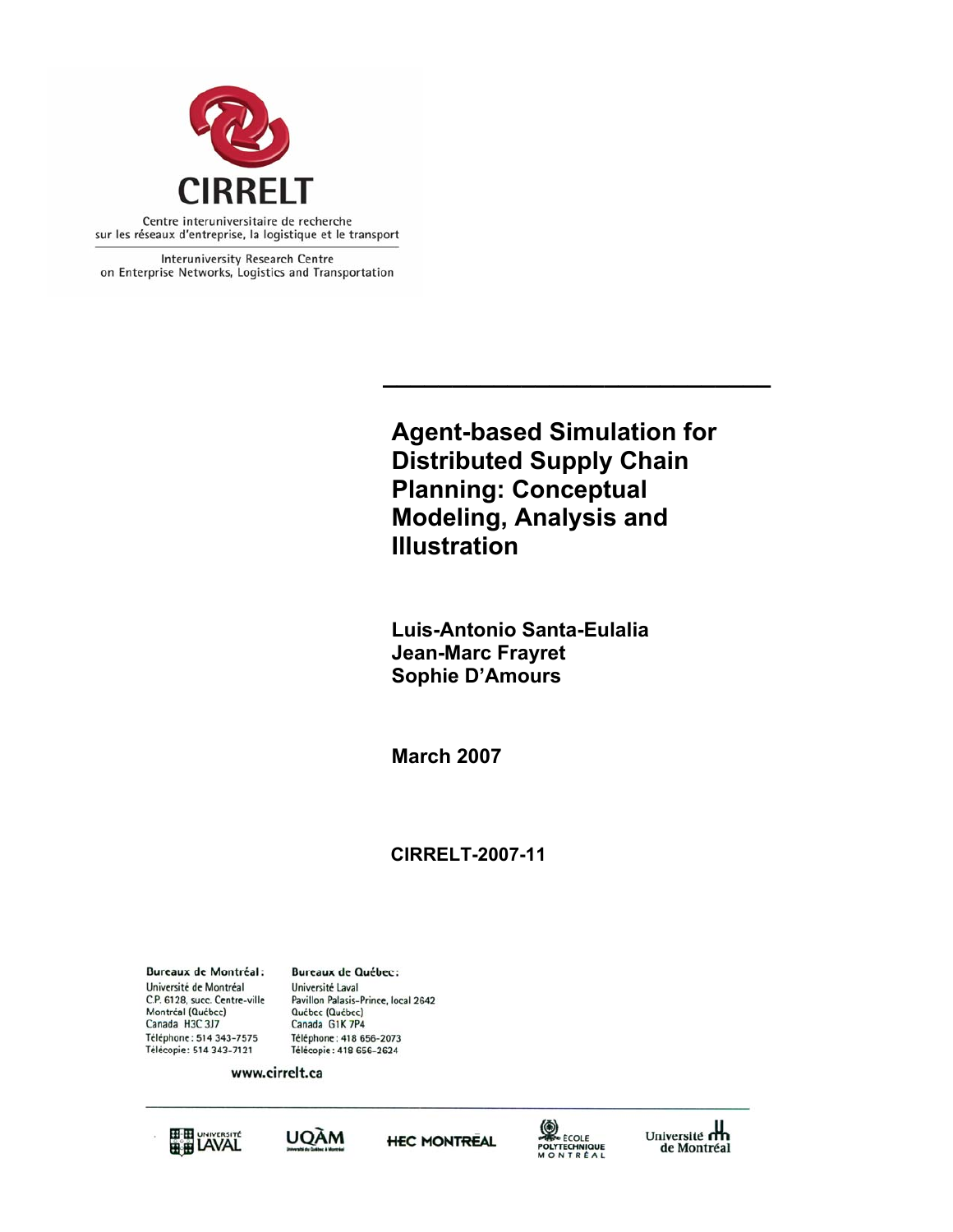# **Agent-based Simulation for Distributed Supply Chain Planning: Conceptual Modeling, Analysis and Illustration**

# **Luis-Antonio Santa-Eulalia 1,2,3,\*, Jean-Marc Frayret 1,2,4 and Sophie D'Amours 1,2,3**

- <sup>1</sup> FOR@C Research Consortium, Pavillon Adrien-Pouliot, Université Laval, Québec (QC), Canada, G1K 7P4, Phone: (418) 656-2131, extension 12345
- <sup>2</sup> CIRRELT(Interuniversity Research Center on Enterprise Networks, Logistics and Transportation), Pavillon Palasis-Prince, Université Laval, Québec (QC), Canada, G1K 7P4, Phone: (418) 656- 2073
- $3$  Falculté des sciences et de génie, Département de génie mécanique, Université Laval, Pavillon Adrien-Pouliot, Université Laval, Québec (QC), Canada, G1K 7P4, Phone: (418) 656 2199
- 4 École polytechnique de Montréal, Département de mathématiques et génie industriel, Université de Montréal, 2500, chemin de Polytechnique, Montréal (QC), Canada, H3T 1J, Phone: (514) 340-4711, extension 4930

**Abstract.** Recent developments in supply chain planning have emerged from the field of agent technology and distributed decision making. Although several attempts have been made to exploit agent technology to design supply chain simulation tools, the integration of simulation with these distributed supply chain planning tools still remain to be addressed. This paper aims at investigating this aspect of supply chain planning through the use of theoretical contributions found in the field of simulation, systems theory and distributed decision making. More specifically, this paper proposes an analysis of the several uses of simulation in a supply chain context, both from the decision maker and the academic point of views. A theoretical illustrative case is finally presented in the lumber supply chain.

**Keywords**. agent-based simulation, advanced planning and scheduling, lumber supply chain.

**Acknowledgements.** The authors wish to thank NSERC (National Science and Engineering Research Council of Canada) and the FOR@C Research Consortium (www.forac.ulaval.ca) for their financial support.

Results and views expressed in this publication are the sole responsibility of the authors and do not necessarily reflect those of CIRRELT.

Les résultats et opinions contenus dans cette publication ne reflètent pas nécessairement la position du CIRRELT et n'engagent pas sa responsabilité.

**\_\_\_\_\_\_\_\_\_\_\_\_\_\_\_\_\_\_\_\_\_\_\_\_\_\_\_\_\_**

<sup>\*</sup> Corresponding author: LuisAntonio.SantaEulalia@cirrelt.ca

Dépôt légal – Bibliothèque nationale du Québec, Bibliothèque nationale du Canada, 2007

<sup>©</sup> Copyright Santa-Eulalia, Frayret, D'Amours et CIRRELT, 2007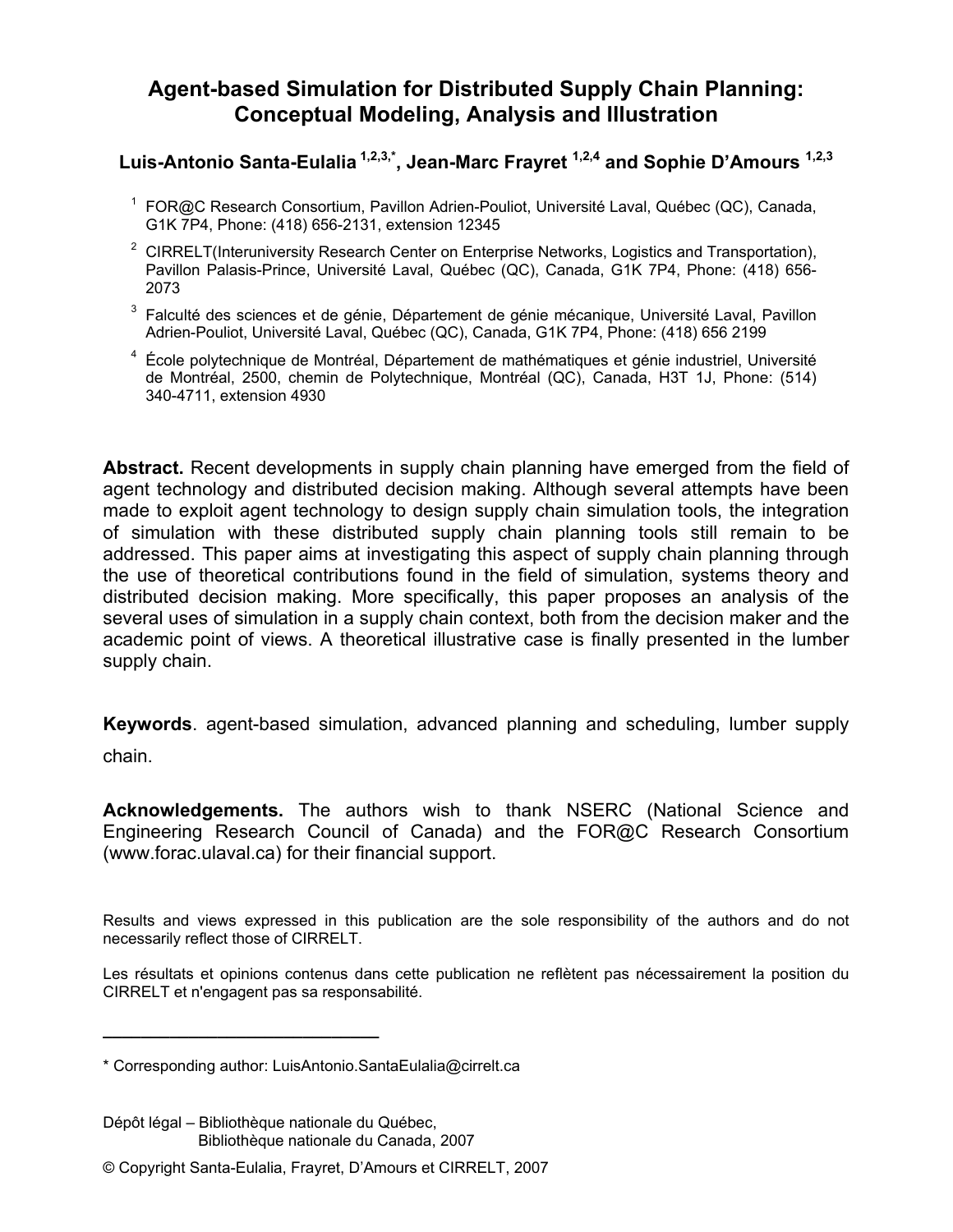### **Biographical notes:**

Luis Antonio de Santa-Eulalia is currently a Ph.D. candidate in Industrial Engineering with the FOR@C Research Consortium, Université Laval, Canada and is a member of the CIRRELT as a doctoral student. He received his BSc. and MSc. in Industrial Engineering from University of São Paulo, Brazil. He has worked as a researcher and consultant in domains of information systems and business process reengineering for logistics. His current research interests are in the area of production planning, supply chain management, simulation and e-business.

Jean-Marc Frayret is currently Associate Professor at the École Polytechnique de Montréal, Québec, Canada. He holds a Ph.D. in Mechanical and Industrial Engineering from Université Laval, Quebec City, Canada. He is a regular member of the CIRRELT, a research centre dedicated to the study of network organizations and logistics. His research interests include agent-based and distributed manufacturing systems, supply chain management and interfirm collaboration. Dr. Frayret has published several articles in these fields in various journals and international conferences. During the previous 5 years, he was also the Associate Director of research at the FORAC Research Consortium.

Sophie D'Amours holds a Ph.D. in Applied Mathematics and Industrial Engineering from the École Polytechnique of Montréal, as well as an M.B.A. and a BSc. in Mechanical Engineering from Université Laval. She is currently Director of Research and Administration of the FOR@C Research Consortium and full time researcher. She is full professor in the Faculty of Science and Engineering, Department of Mechanical Engineering, Université Laval. She holds the Canada Research Chair in planning value creation networks. Sophie is also is a regular member of the CIRRELT. Her research interests are in supply chain management and e-business.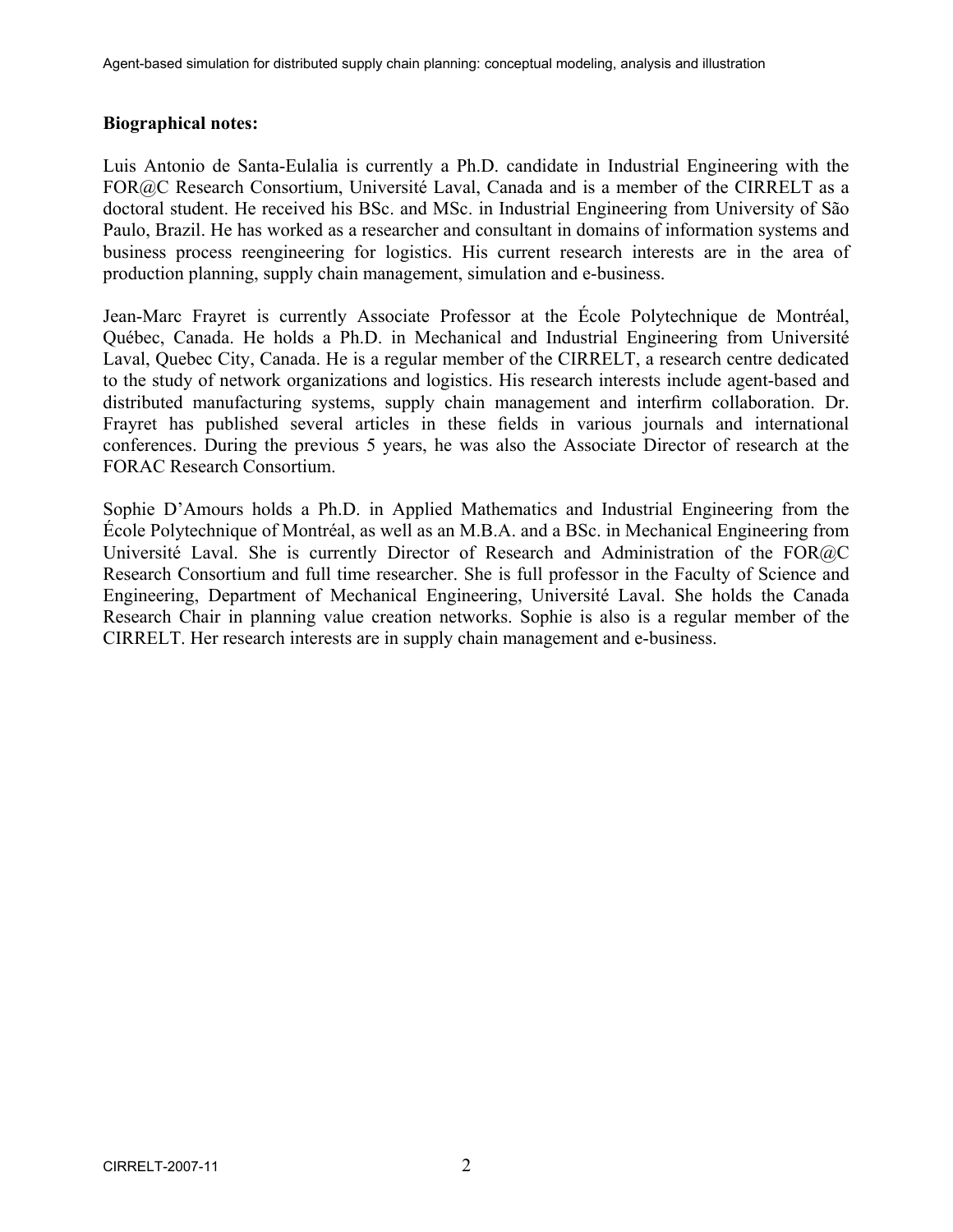## **1. Introduction**

Advanced Planning and Scheduling (APS) systems are largely considered as being the state-of-theart solutions for production and supply chain (SC) planning. Despite their significant contribution to planning and scheduling of complex manufacturing systems, researchers and practitioners are currently facing research gaps in this domain ([10], [19]). In this paper we will approach two of them.

The first gap concerns the evolution of centralized, monolithic and hierarchical planning approaches compared to decentralized and collaborative ones. Centralized approaches can indeed be suitable within a local planning domain (e.g., an enterprise or a factory). However, they are considered inadequate to cover more complex and realistic situations with respect to the consideration of partners' plans. To overcome this limitation a set of approaches have been developed and tested. Specially, research developments in agent-based technology have shown great potential. In this case, decentralized models produce distributed plans which are coordinated by collaborative agents acting together to form a supply chain planning system [7].

The second gap concerns how APS systems can cope with uncertainty in a dynamic world. Considering the uncertain nature of the business environment, robustness and risk assessment play an important role. In order to manage uncertainty, simulation is seen as one of the most promising approaches in SC planning [9]. In current commercial APS systems, the potential of simulation is limited to runs of deterministic "what-if" tests of possible plans, in which a few exceptional situations can be tested in a "copied" version of the APS. If greater sophistication is needed, integration to other simulation systems may be required. Again, agent-based technologies appear as an interesting option for modeling distributed uncertain environments. Moreover, this technology allows for more flexible experiments than traditional simulation techniques.

Since the 90s, several agent-based approaches for manufacturing and SCs have been proposed in order to address these gaps [3]. Although there have been many relevant advances in this field, the potential of agent-based simulation in the domain of advanced planning  $\&$  scheduling systems in a distributed context has still not been properly discussed in the literature. This paper aims at investigating this gap by exploring the potential use of simulation in distributed supply chain planning, as well as proposing some high-level modeling constructs for defining simulation problems that capture the distributed and stochastic behaviours of supply chains using agents.

In order to do so, our research approach consists in a systematic study of some fundamental works from the literature in the following areas: simulation [22], theory of complex systems [12], theory of distributed decision-making [18], and simulation methodology for distributed industrial systems ([37], [38]). These research areas and they respective works were selected because we believe that they are essential to understand our research problem. Anchored in these works, we propose some conceptual models to explore the potential use of simulation in a supply chain planning context. In order to illustrate our discussion, a theoretical case is presented as a proof-of-concept model in the lumber SC using a supply chain planning system specialized in the Canadian forest products industry and developed by the FOR@C Research Consortium.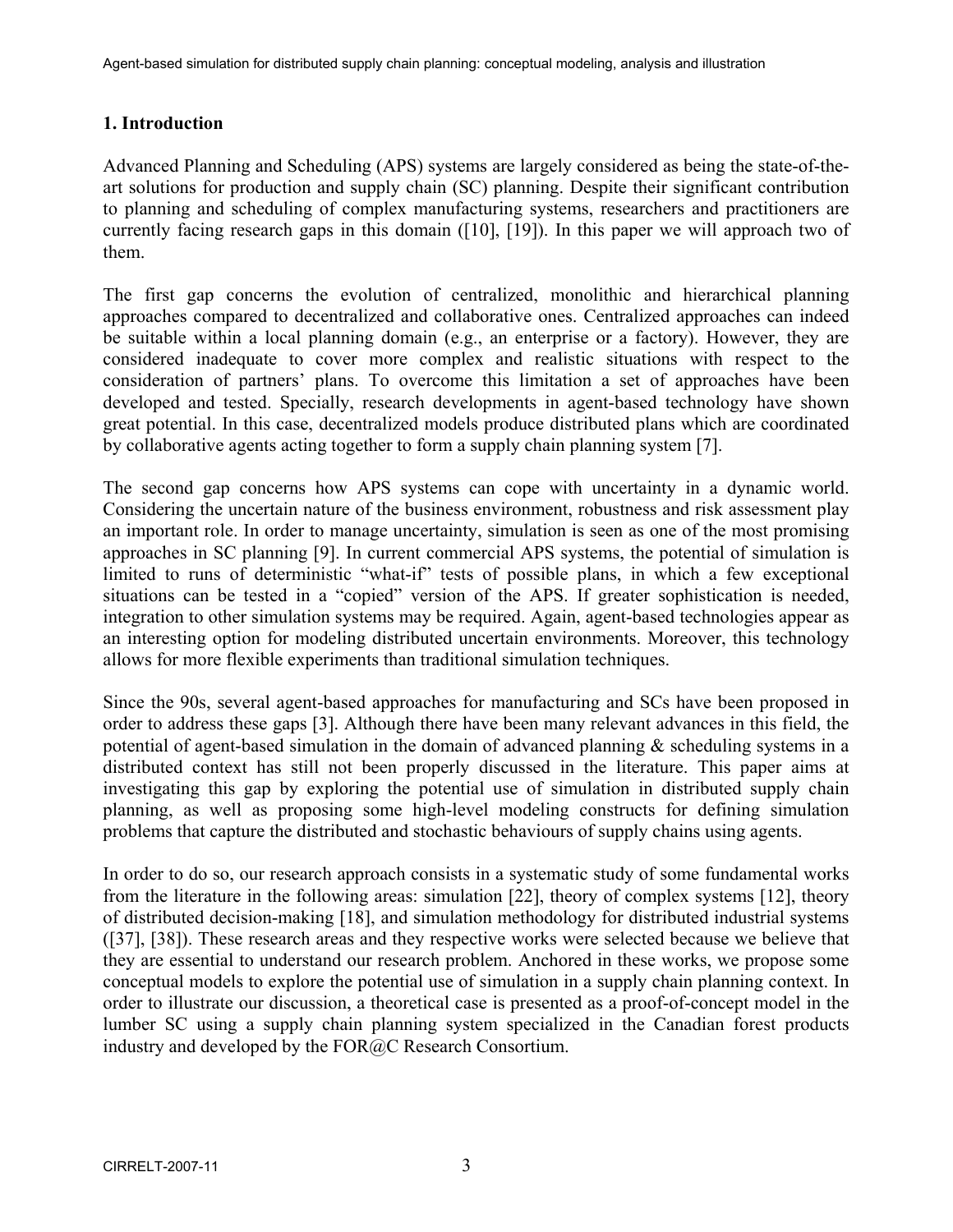This paper is organized as follows: section 2 discusses the concept of supply chain planning systems; section 3 defines how the concept of simulation can be employed in this context; also, this section proposes some conceptual modeling constructs; section 4 presents a theoretical illustrative case; and finally section 5 provides the conclusion and future steps.

## **2. Distributed Supply Chain Planning**

This section defines and explains what a supply chain planning system is and why agents can be seen as an interesting modeling approach.

First, we have to understand what exactly an APS is. APS are computer supported planning systems for SCs. They are typically hierarchical production planning systems ([8], [20]). These systems employ operations research (OR) and primarily mathematical programming and metaheuristics, in order to carry out integrated finite-capacity planning and scheduling, covering strategic, tactical and operational planning levels, for procurement, production, distribution and sales ([7], [20]). Although SC Management (SCM) refers to the coordination of operations, processes and distribution throughout the SC, few APS, if any, have the ability to cross organizational borders in order to properly address this purpose.

Software agents, on the other hand, are autonomous entities that sense their environment and carry out actions on it. They can communicate with one another and follow their own agenda to achieve their goals [26]. They are often used to model SCs because both can be considered as networks of distributed and cooperative entities aiming at solving problems together.

Several research developments propose approaches to distribute decisions across the SC using agent technology. For example, the pioneering work of Fox et al. [6] followed by others Parunak [16], Swaminathan [24], Strader et al. [23] and Montreuil et al. [14] just to mention a few, have led to some significant advances through the identification of fundamental entities for modeling SCs. However, the notion of APS systems is not explicitly addressed in most works. For instance, in many cases optimization routines are not explored clearly. More recently, APS have been explicitly addressed by some authors ([2], [13]). In Lendermann and McGinnis [13], traditional APS systems are integrated to distributed simulations which are encapsulated as federates, while in Baumgaertel and John [2] agents directly implement a distributed APS logic and their simulation capabilities.

Most work in this area are concerned with supply chain planning systems. Such a system can be defined as a distributed advanced planning and scheduling system (d-APS) that models the supply chain as a set of semi-autonomous and collaborative entities acting together to coordinate their decentralized plans. The concept of d-APS goes further than classic APS, as they allow for additional capabilities, such as the utilization of negotiation and artificial intelligence mechanisms to coordinate SC planning.

Agents can be seen as an interesting modeling construct for this kind of distributed SC planning logic, although a SC is considered a complex system [25]. Modeling a complex system can be challenging and we will explain why agents can be relevant.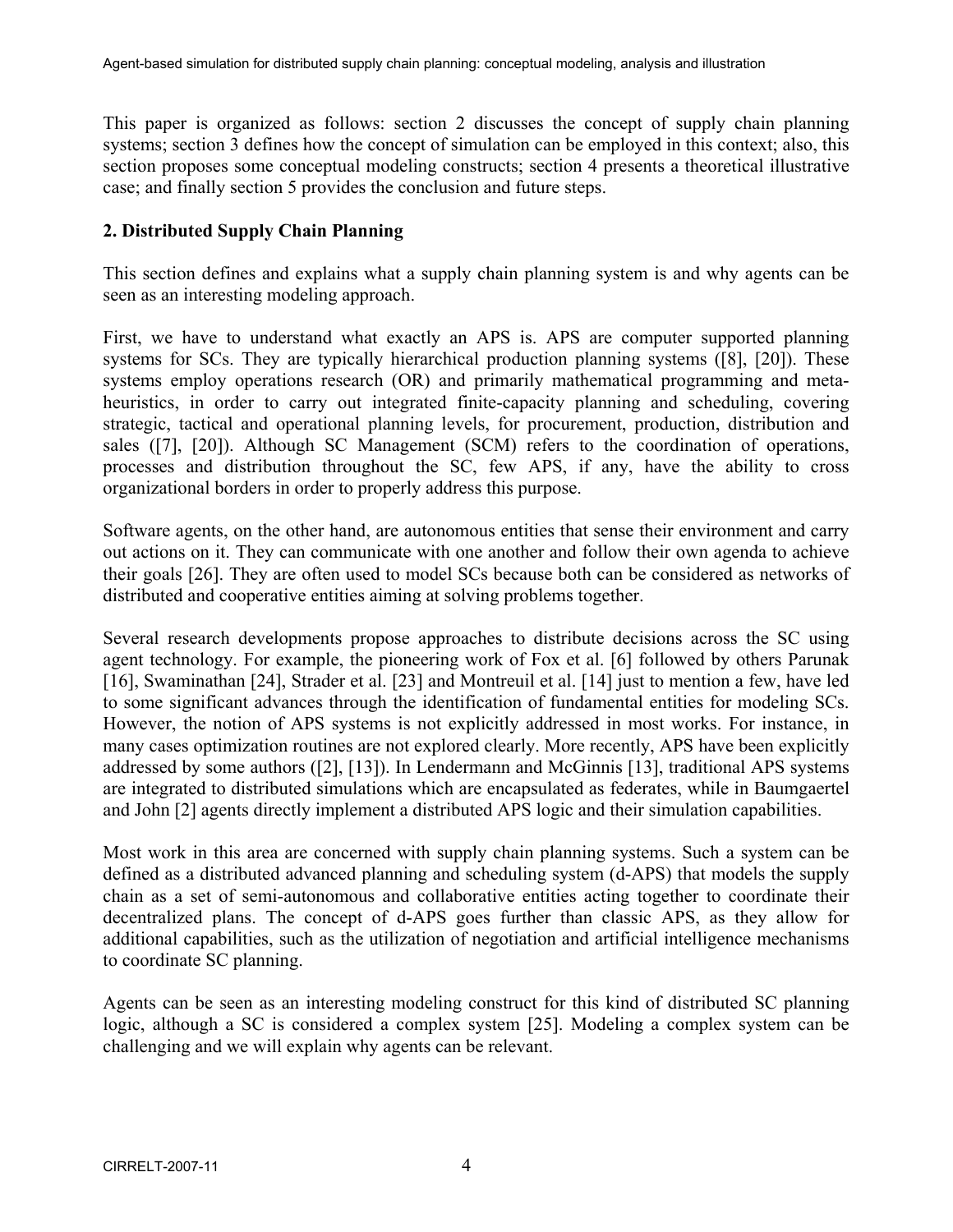According to Le Moigne [12], there are nine different comprehension levels for modeling a complex system, such as a SC. They are: 1) the phenomenon is identifiable: modellers have a minimum perception and identify the system as just a "closed set"; 2) the phenomenon is active: the closed set, seen as a "black box", simply takes inputs and transforms them into outputs; 3) the phenomenon is controlled: the system has a simple internal mechanism for regulation, that is, a feedback control system; 4) the phenomenon has complex artefacts for regulation: as an evolution of the 3rd level, the system is able to get informed about its own behaviour for more complex regulations; that is, the system is auto-controlled through something as internal "nerves" used for communication and auto-control; 5) the system has cognitive capacity: capable of producing information, the system is now able to treat it and make decisions concerning its own behaviour; 6) the phenomenon has a memory system: more than using instantaneous information, as a thermostat does, the memory is an information system used to take more complex decisions; 7) the system is able to coordinate numerous decisions over time: not only one decision; 8) the system has an imagination capacity: for performing self-conception and to change its own design; 9) the system has finalization capacity: the system itself can "decide on its decision" so as it can infer that no more decisions will be necessary and terminate itself. These levels are accumulative, that is, modeling a system at the  $6<sup>th</sup>$  level means that the preceding levels are also considered in the model.

Different modeling approaches can capture different complexity levels. For example, OR is a very good approach for modeling the  $1<sup>st</sup>$  and  $2<sup>nd</sup>$  levels, but OR was not conceived for modeling feedback control, as the  $3<sup>rd</sup>$  level proposes. On the other hand, agents abstract real-life entities (as decision-makers and organizations) in a way that captures more complex SC behaviours, perhaps as the domain emerged from the distributed artificial intelligence field. In this case, agents can model the  $3<sup>rd</sup>$  and  $4<sup>th</sup>$  levels because they are conceived for monitoring their environment and acting upon it in a reactive or even proactive way. In addition, agents may model  $5<sup>th</sup>$  and  $6<sup>th</sup>$  levels because they can encapsulate complex cognitive capacities which employ various knowledge bases for decision-making. Also, due to its very distributed nature and its social abilities, agents are able to coordinate numerous decisions over time, which means that the  $7<sup>th</sup>$  level can be modeled as well. For us, the  $8<sup>th</sup>$  and  $9<sup>th</sup>$  level are inherently suitable to real life agents, i.e. human beings, and the existing modeling approaches can still not capture their complexity.

Agents and OR form an interesting partnership to address supply chain planning problems. OR models and methods are encapsulated by agents representing distributed organizations in a SC. These models and methods stands for the cognitive capacity of agents, i.e., the decision-making ability of each organization in a SC. Each agent makes local decisions employing its cognition and collectively interacts with one another in order to arrive at global decisions. An agent's social ability can be understood as a kind of meta-heuristic coordinating several OR tools in a way that allows complex social behaviours such as negotiations and collaboration. Thus, agents can be seen as a general framework for representing SC entities where different advanced planning tools can be plugged together and collaborate. This creates an attractive environment for performing experiments in the domain of SC planning.

Figure 1 schematizes this concept. Agent n encapsulates an APS tool dedicated to a specific planning domain n (e.g., a product assembler) while Agent n+1 encapsulates specialized APS for the planning domain n+1 (e.g., a distributor). Agent n interacts with n+1 exchanging information or negotiating. Also, the assembler interacts with a set of suppliers and the distributor cooperates with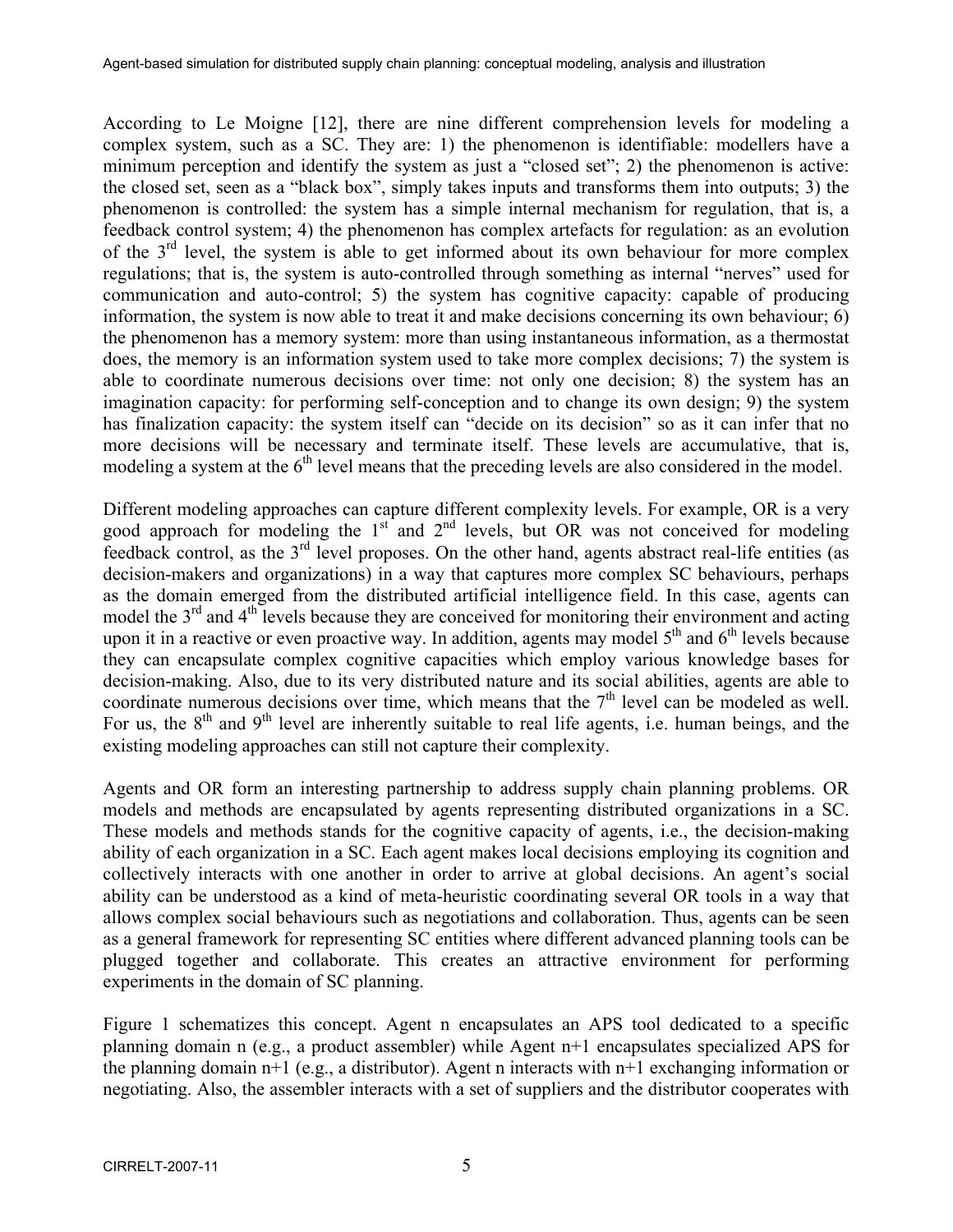a set of customers. Each agent has its own specialized APS tool that can provide solutions to its own planning problem. The whole SC planning takes place when all agents interact with one another collaboratively in order to reconcile their local plans with the global plan for the entire SC.



**Figure 1: Distributed APS.** 

Even given the potential benefits of this technology, agents in manufacturing and SC planning are in its infancy [3]. Most of the known work in this domain presents limitations. To our knowledge it lacks, among others: a formal understanding of what is simulation in the context of supply chain planning; which simulation possibilities can be explored; and how to define simulation experiments for supporting the distributed planning and coordination of SCs. The remaining sections present our insight concerning these points.

### **3. Simulation and Distributed Supply Chain Planning**

This section puts the notion of simulation into context and explores its potential. First, subsection 3.1 defines the wide concept of simulation. After, section 3.2 presents the scope of simulation is in this context; then, subsection 3.3 discusses what kinds of simulation possibilities are possible. Subsection 3.4 proposes a conceptual model for identifying the simulation problem in SC, while, subsection 3.5 explains how one can translate these problems into a distributed model for supporting supply chain planning simulations. Next, sub-section 3.6 goes further in the notion of distribution and discusses how the simulation can be used to anticipate the impacts of distributed decision levels. Finally, section 3.7 discusses these ideas in methodological terms so as one can understand how the proposed conceptual models can be employed when creating supply chain planning simulations.

### **3.1 Simulation Definition**

The notion of experimentation has been gaining considerable attention in recent years. Economists coined the meaningful term "experimental economy" and they pointed out the experimentation capacity is of great importance for companies or even nations to become and stay competitive. For example, it is widely believed that, "companies will have to look at their initiatives as "experiments," attempts to find their way through a maze of uncertainty" [28]. Dominique Foray [29] states that we are actually moving toward the experimental economy in which experiments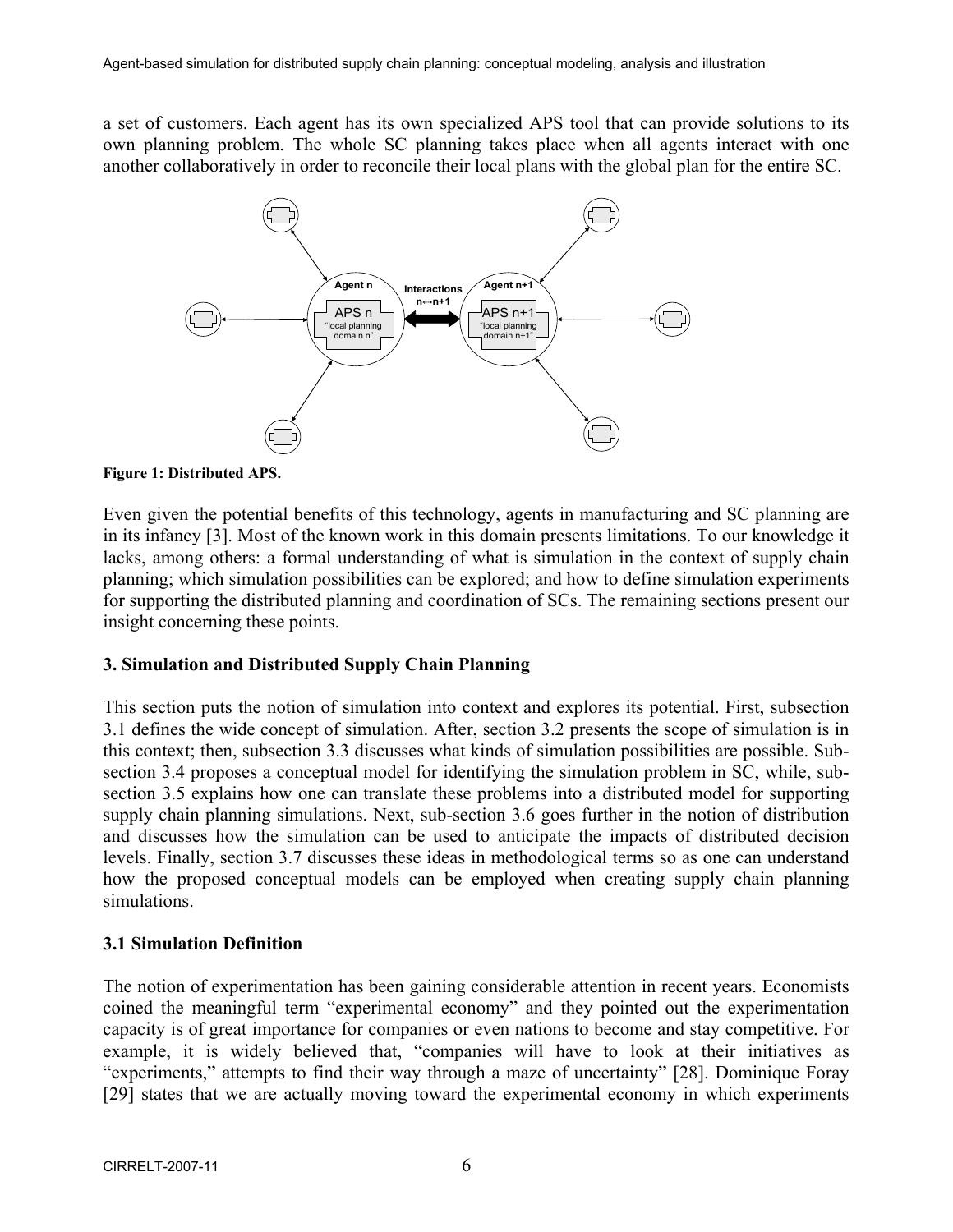with new solutions, technologies and approaches will become the normal state of affairs. Experimenting allows for the generation of reliable knowledge about new ways of creating value. This is particularly important in rapidly-changing and uncertain environments, where new ideas can be tested before committing more resources to them.

The term experimentation stands for the large notion of conducting tests of ideas under controlled conditions. The term "simulation" employed here can be understood as a synonym for "experiment". The classical definitions of simulation refer to it as a "numerical exercise of a model" for the inputs to observe how output measures of performance are affected by these inputs [27]. Here, it is a generic and wider label for traditional simulation. It also includes more simple tests in which no mathematical simulation techniques (e.g., event-based simulations, system dynamics or game theory) are employed, as when testing prototypes, executing pilot projects or performing role-play games. It covers the idea of conducting tests and investigations also in real systems, not only in "virtual" systems, as will be discussed in the next sub-section. Many scholars and managers intuitively employ the term simulation as a more global concept and this common sense definition is largely used inside companies and in the literature of diverse domains. We prefer to adopt the term simulation so as to not disagree with this common sense utilization.

Due to the volatility of the planning environment, simulation can be an interesting approach in the APS domain, as discussed in the next sub-sections.

### **3.2 Simulation Scopes**

According to Petrovic [30], dealing with uncertainty is an important issue in SC. Different sources of uncertainty exist in a SC, originating from suppliers, production and customers [4]. These uncertainties create a complex planning environment in which decision makers have to analyze different decision alternatives before implementing a given decision.

The management of uncertainties is a significant limitation of APS systems [19]. Many efforts have been made to overcome this drawback. For example, there is today an emergence of APS employing stochastic programming. This technique involves the design of resource allocation models taking explicitly into account the randomness of the decision making context. It is a powerful approach where the expected result is optimized according to statistical information about the decision parameters and the expected outputs. For example, Santoro et al. [40] present a stochastic programming approach for solving strategic SC design problems of realistic scales where a huge numbers of scenarios are modeled and analysed. However, due to the large number of scenario to consider, stochastic programming models are usually large and difficult to solve. It is even more complex to solve at the tactical and operational levels where models are generally multiperiod.

Along the same line, simulation can be used in a SCM context to manage uncertainty [9]. It allows for scenarios analysis in stochastic and complex contexts. However, the use of simulation in the context of supply chain planning systems still remains to be investigated by academics and such complex tools still need to be developed. In order to investigate this domain, we first exploit Sterman's work on simulation [22]. In brief, the author explains that the objective of a simulation is to streamline the learning process. Based on this idea, Figure 2 represents a general understanding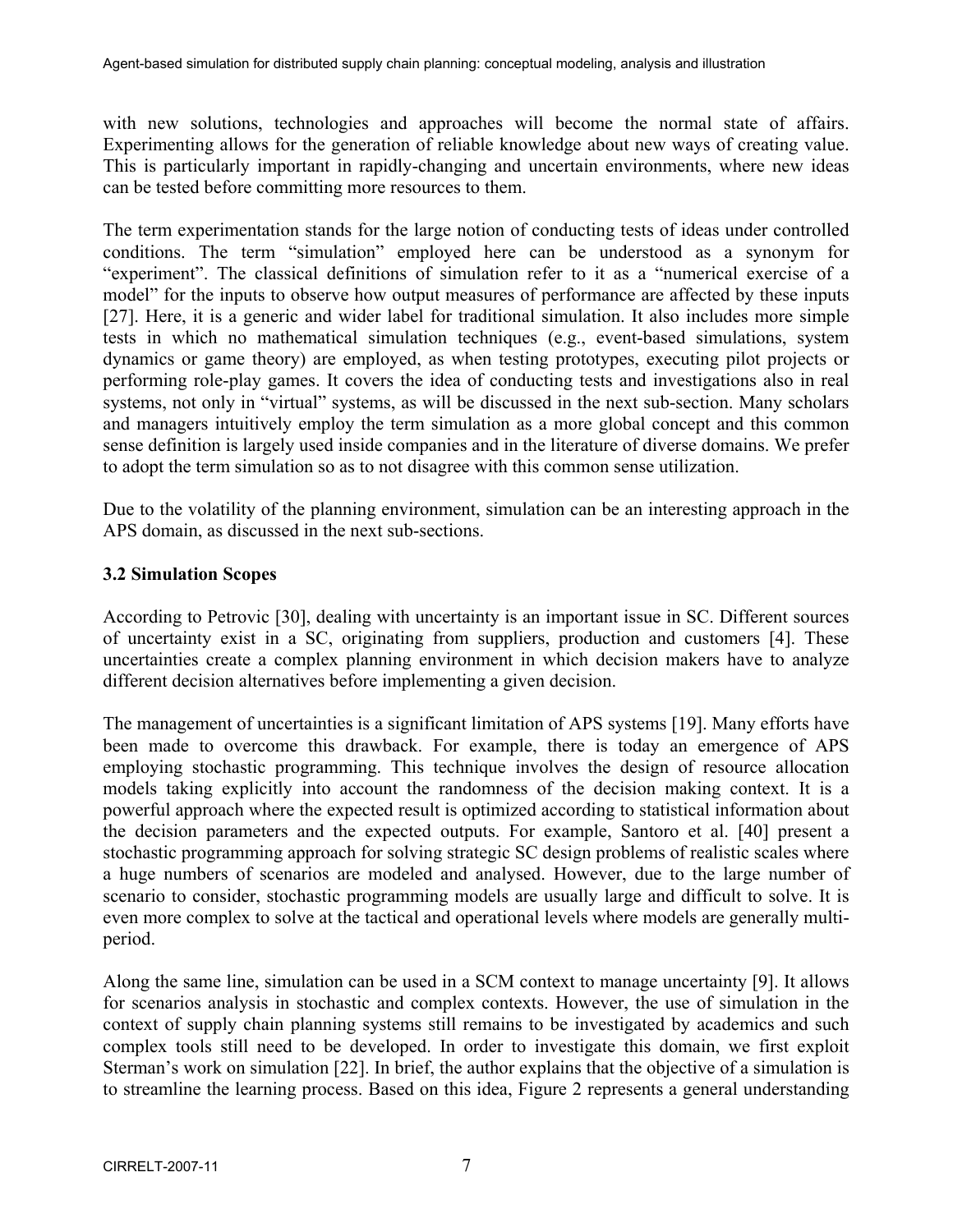of the simulation scopes in the context of supply chain planning. Three basic learning processes are presented: "intuitive learning" which naturally occurs when a decision-maker interacts with the real world and learns from reality; "formal learning", in which the learning process is formalized through models or maps rather than occurring intuitively; "formal learning via simulation" in which the formalization is done through simulation models.



**Figure 2: The learning processes.** 

Both "intuitive" and "formal" learning occurs through what is called a single learning loop (loop 1). Figure 2a) presents this loop, that can be seen as a "regular learning" process, in which the decision system (i.e., generally a human decision-maker) learns based on his/her experience with the real world. More precisely, the decision-maker, based on his own free will, decides to put the results of his learning into practice in the real world (the SC system – SCS). This produces some effects on the real world, which can be captured by the decision-maker's information system, which in turn closes the feedback loop.

Next, the difference in Figure 2b) from Figure 2a) is the fact that feedback is "formally" used to change the decision-maker's mental models, who can then design new goals and new decision rules, strategies and structures. In this case, information is manipulated through formal maps. Both processes ("intuitive" and "formal") employ the regular learning mechanism that is, learning loop 1.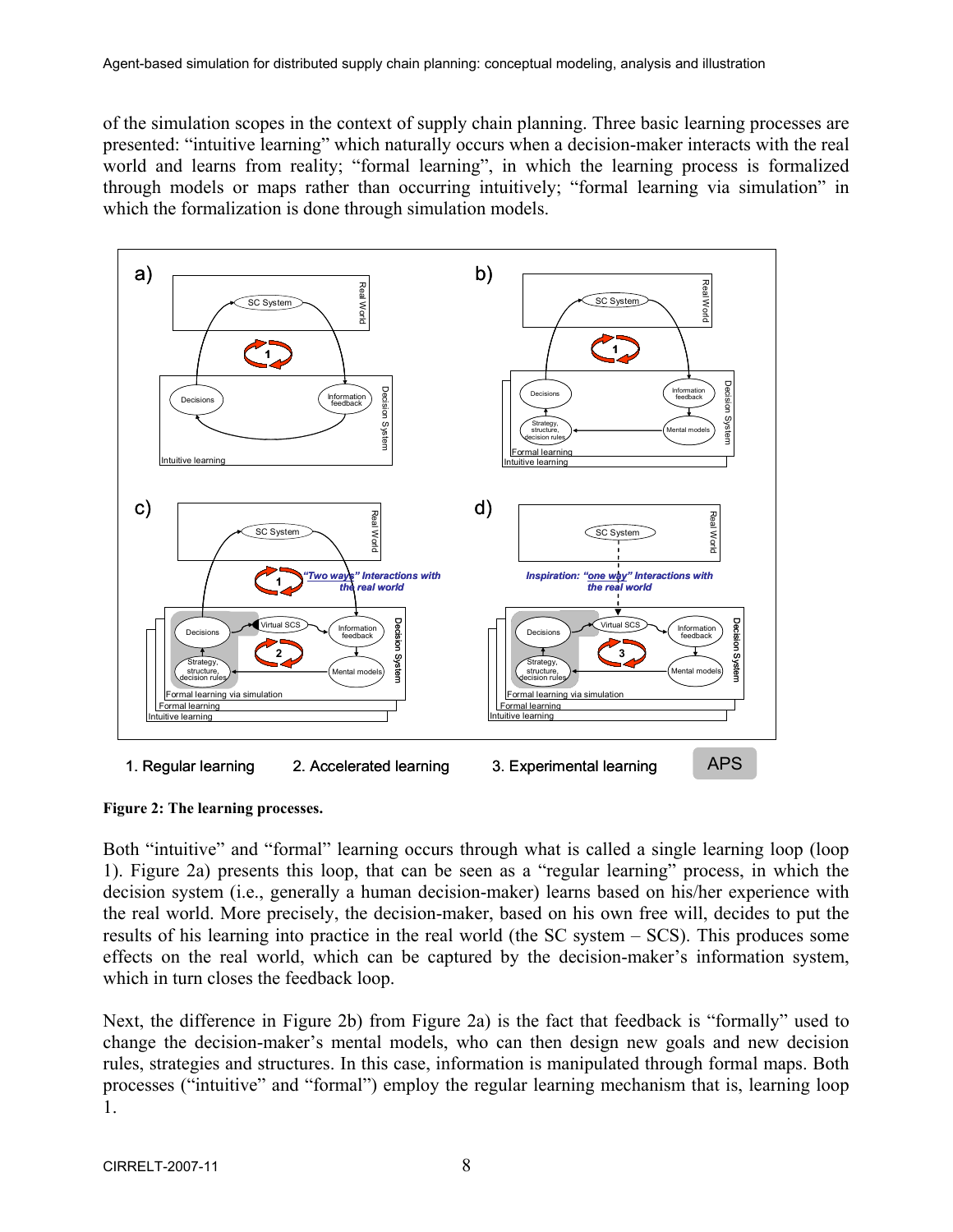This "regular" learning process presents a set of limitations. For example, decision makers can make inferences about the consequences of their decision rules in unknown contexts. Or, the learning process can be considered extremely time consuming due to system complexity. In these cases, decision-makers can test their decision rules in a virtual world (Figure 2c) to streamline the leaning process.

Hence, in Figure 2c) the virtual world is composed of formal simulation models (e.g., physical models, role-play, and computer simulations), forming a relevant environment for decision-makers to conduct experiments. The simulation environment stimulates reflective thoughts in a way to break with established concepts. Such a virtual world may be necessary for effective learning in dynamically complex situations. This forms a double learning loop (loop 2), in which time and space can be compressed, actions can be repeated under the same or different conditions (or one can stop the action to analyze it), and one can study risky decisions without disrupting the real world. It is an accelerated learning process. In fact, an effective learning involves continuous experimentation in both the virtual world and real world (loop 1 and 2), as can be noted in Figure 2c.

In this framework, APS systems embed simultaneously "strategies, structures and rules", as well as the decisions themselves. The latter is related to basic APS functionality (decision support system) and the former are important prerequisites to any decision process. Strategies, structures and decision rules are represented through APS mathematical models (objective functions, variables, constraints and parameters). In addition, APS may also include some basic "what-if" simulation capabilities, which are part of the virtual world (Figure 2c). This kind of simulation represents only one simulation possibility in virtual worlds, as mentioned in section 1.

The simulation functionality can be expanded to cover more possibilities. For example, Santa-Eulalia et al. [17], Labarthe et al. [11] and Swaminathan [24], among others, propose agent-based discrete-event simulation models for SC planning. In a different way, Moyaux [15] deals with simulations based on game theory and agent models to analyze the bullwhip effect across SCs. Kleijnen and Persson [10] employ Monte Carlo simulation together with traditional Design of Experiments and meta models for analyzing the robustness of a SC configuration. The work of Strader et al. [23] integrates system dynamics-based simulation and discrete agent-based modeling for studying order fulfillment and supplier evaluation policies in SCs. These are a few examples showing the potential of SC simulation. As it will be discussed later, it is possible to model different aspects of a SC system by means of agent-based simulation models, in order to leverage the potential of APS systems.

Figure 2d) presents an experimental learning loop (loop 3), which can be used for research activities (e.g., academic studies). In Figure 2a), b) and c), the real world inspires the creation of the virtual world and the decision-makers continuous interacting with the real world (loop 1) to implement decisions tested in the loop 2 or to gather more information (a "two ways interaction", as seen in the Figure 2c)). Instead, in the learning loop 3 the only interaction between the real and virtual worlds is the inspirations that modellers employ when creating the virtual world (a "one way interaction", as seen in the Figure 2d)). After, experimentation can be done in the virtual world without direct connection in the real world. This can be useful when the disconnection with reality does not impose problems to the analyst as he/she is more interested in conceptual aspects rather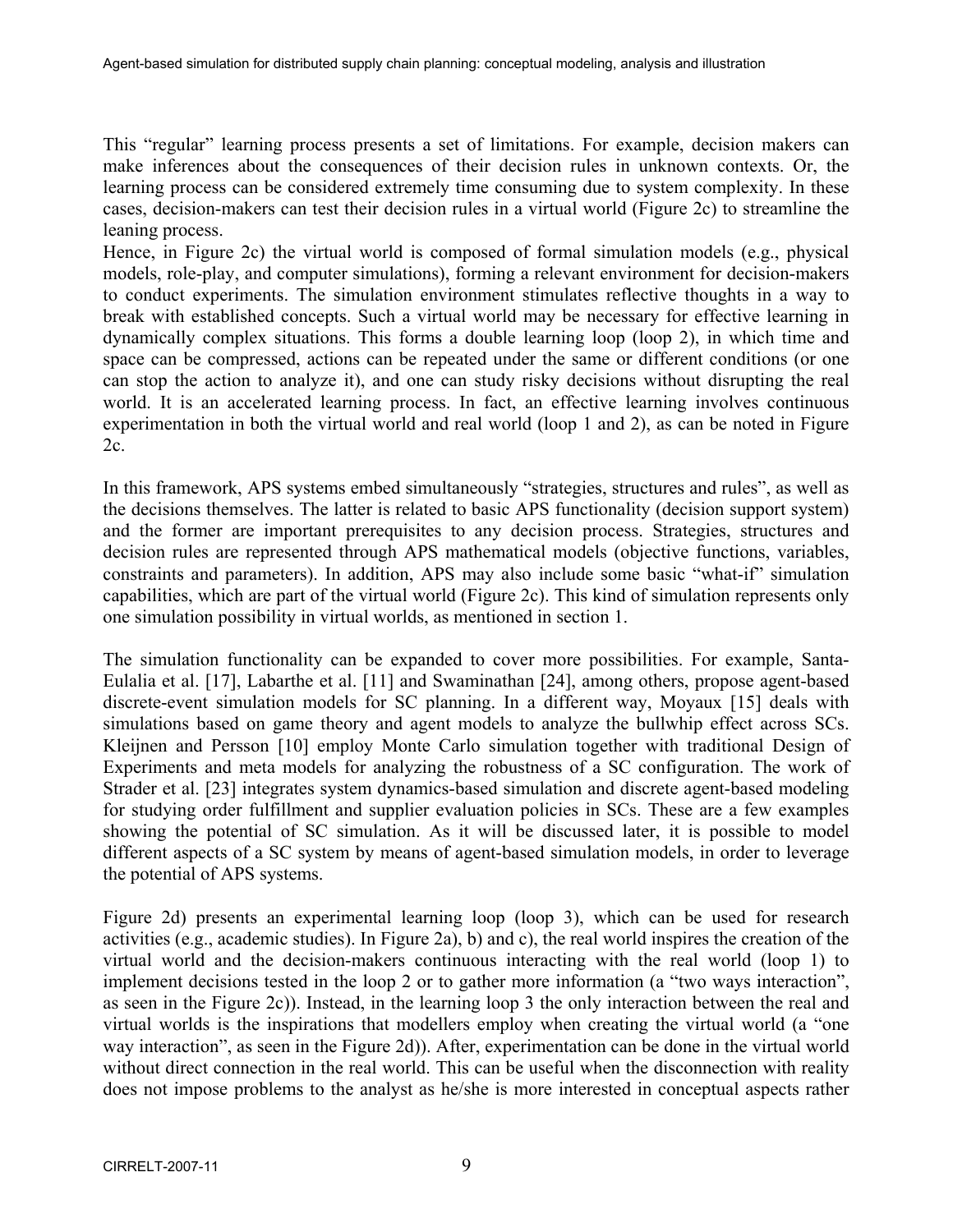than in practical ones. As a consequence, complex simulation models can be developed without requiring detailed information about the real world problems, what can burden theoretical studies.

These leaning loops allow experimenters to mainly perform three kinds of simulation, as it will be discussed in the next sub-section.

## **3.3 Simulation Uses**

Based on the proposed learning loops, we suggest that three kinds of simulation are possible:

*i) Simulation for Decision-Making*: it refers to the use of simulation techniques to assist the decision-making process. In this case, prior to the implementation, the decision-maker tests one or several possible decisions in a real environment (loop 1) and/or in virtual environment (loop 2) for comprehension and comparison purposes. For example, Kleijnen and Persson [10] propose a simulation method for assessing three different SC designs at Ericsson in Sweden. In order to select the best design, they tested these scenarios by varying diverse factors for evaluating the SC robustness, i.e., the ability to handle changes in those factors without changing the SC design;

*ii) Simulation for Technology Evaluation*: instead of using the simulation to support organisational decisions, this simulation possibility employs the learning loop 3 for evaluating different supply chain planning technologies. In this case, as agents are very flexible, the d-APS tool is seen as a test-bench for new technological approaches. Basically, one can test technology in terms of:

- *(a) Agent cognitive capacity*  i.e., the APS tool being employed, defining planning algorithms and methods. For example, the work of Gaudreault et al. [31] proposes different planning approaches (APS tools) for a softwood lumber SC. They use different models and algorithms (based on mixed integer programming and on constraint programming) in an agent-based planning system. The quality of solutions and computation time for three planning tools are evaluated;
- *(b) Agent behaviour* internal and social behaviour of the agents. For example, the work of Forget et al. [32] proposes a multi-behaviour agent model employing different decision-making approaches in the context a supply chain planning system. Agent's behaviour can vary from totally reactive employing only technical competencies (e.g., APS tools) to a cognitive agent employing complex collaborative competencies with learning abilities. They propose a simulation schema where when the system reaches a new state, each agent evaluates the situation and can select the appropriate behaviour;
- *(c) Agent middleware and network* which manages the interaction of different applications across different platforms. For example, the work of Gain et al. [33] perform simulation tests to compare two middleware approaches, namely the Runtime Infrastructure (RTI) of the High Level Architecture (HLA) and a tailor-made alternative approach in which a distributed simulation is implemented by a parallel and distributed discrete event simulation technology based on an extended asynchronous simulation protocol. The authors compare two issues (interoperability and performance) and tests were done using a semiconductor SC model.

*iii) Simulation for Education*: based on the learning loop 3, it refers to the use of simulation as a means to support training and education. Olhanger & Persson [39] report on the learning effects of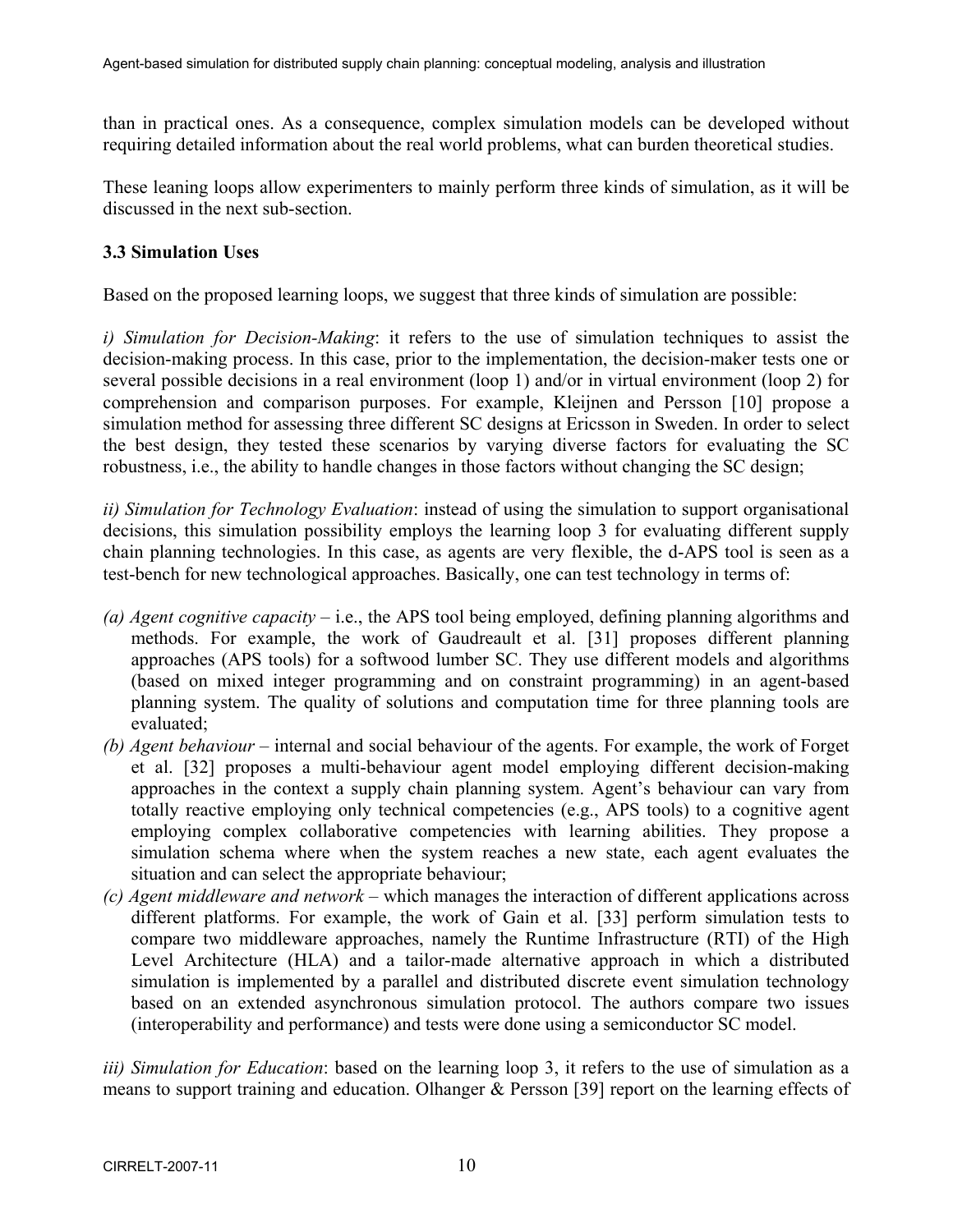using simulations for investigating the behaviour of different production and inventory control methods in manufacturing within student projects. They demonstrated that the use of simulation provided a fast and accurate feedback loop for the students. Perhaps the most well-known simulation approach for this situation is Business Games (BG). BG are interactive experiments that allow managers to operate business situations within a simulated world. It is useful to model and simulate human behaviour, which is quite difficult compared to technological processes. These games are mainly used for educational purposes (e.g., to teach managers about the bullwhip effect across a SC – as with the famous Beer Game), but they are used in research as well (e.g., to study the confidence that managers have in their decisions). In this case, "human agents", instead of software agents, interact with each other. For example, Holweg and Bicheno [34] describe a participative simulation model to demonstrate SC dynamics. It includes various levels of management from companies along the same SC, including directors, planners, schedulers, and was also used to train graduate level entry staff. Another interesting example of the beer game is presented by Van Horne and Marier [35]. It is called the Quebec Wood Supply Chain Game and uses the model of the classical Beer Game in the forest products industry, and can be played on the Internet. One interesting approach for education and training is the use of supply chain planning systems employing software agents together with human agents. The work of Dobson et al. [36] explores agent-based strategy games for decision training, but to our knowledge, this possibility is still not widely explored in the literature of SCM.

Among the three possibilities, perhaps the simulation for decision-making is the most common approach in the literature and will be the focus of our remaining sub-sections.

These three kinds of simulation require a virtual environment. Thus, the question that now arises is what exactly the virtual world can capture in order to perform simulations in a supply chain planning context, and why using agents can be advantageous. Therefore, sub-section 3.4 defines what a simulation problem is and sub-section 3.5 discusses how a simulation can be translated into a distributed agent-based system.

### **3.4 Simulation Problem**

In order to understand what a virtual SC world can capture, this sub-section introduces the concepts of object and object environment. A virtual SCS aims at describing the behaviour of a given object (e.g., the SC, a facility, a relationship) under pre-defined environmental conditions (e.g., market conditions, material procurement limitations) in order to streamline the learning process related to SC planning (Figure 3).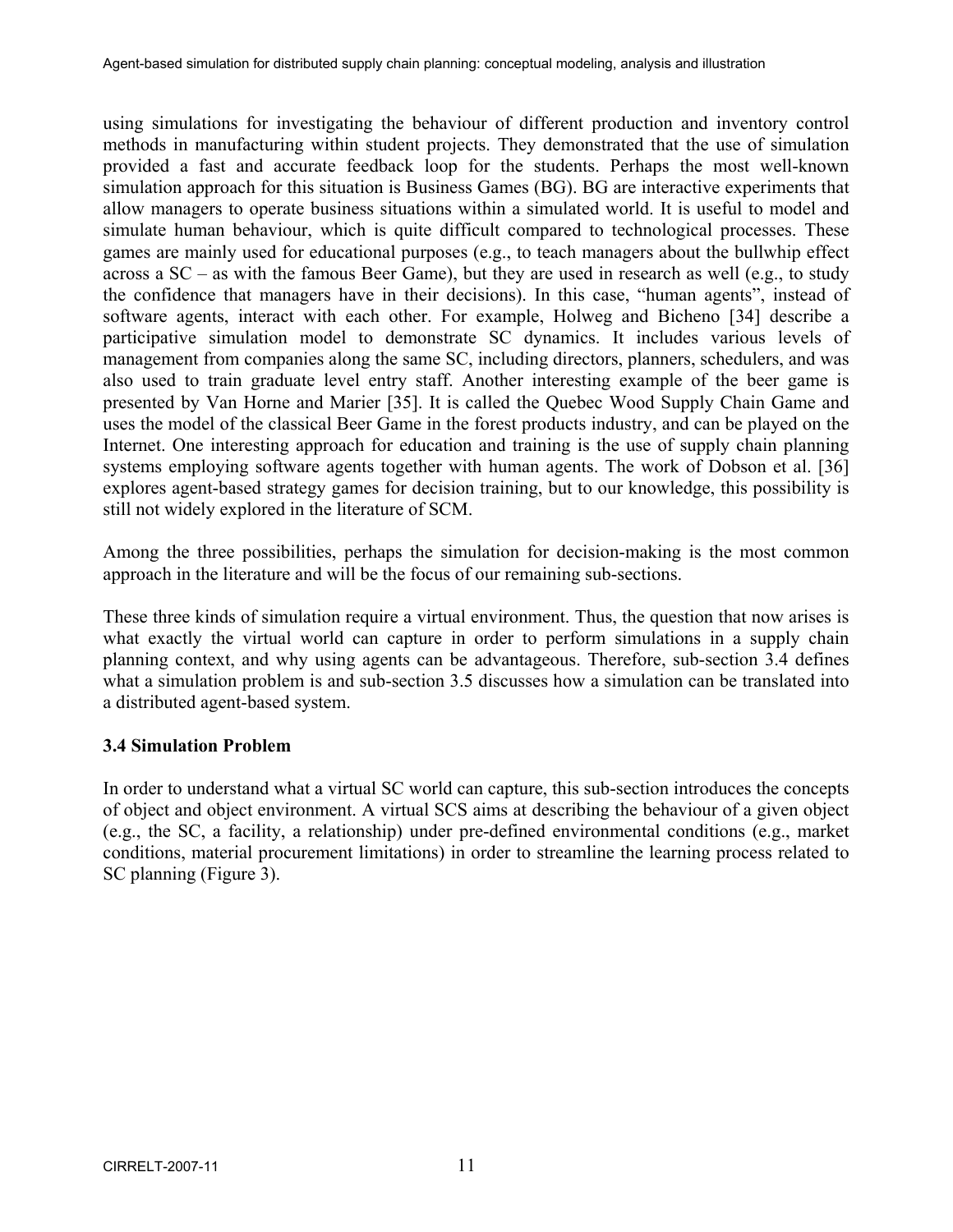Agent-based simulation for distributed supply chain planning: conceptual modeling, analysis and illustration



**Figure 3: Defining the simulation problem.** 

In Figure 3 the grey ellipse on the left represents the object, which is anything that one desires to study. The grey ellipse on the right represents the object environment, which is a set of surrounding conditions that involves the object under study. Normally, the analyst desires to experiment with an object in some object environment because he suspects that the object has some predefined behaviour (i.e., some dynamic hypotheses about its behaviour). The analyst wants to validate or refute these hypotheses. For example, by believing that one key supplier is not able to support great demand variability one may perform experiments to analyze the robustness of supplier performance. In this case, the supplier is the "object", different demand patterns form the "object environment" and the supposition that the supplier is not prepared to absorb great demand variability represents the "dynamic hypothesis".

As depicted in Figure 3, both object and object environment can be either real or virtual. The object and the object environment can be used for experimentation as they are. The virtual object and the virtual object environment are usually created as simplified copies of the real world with which one can experiment. The utilization of a real object and a real object environment represents the learning loop 1. In many situations decision-makers use virtual objects and/or virtual object environment in order to streamline the learning process (loop 2 or 3). In this case, the experiment is conducted in a virtual world.

Basically, four combinations of objects and object environments are possible (see Figure 3): A) real object and real object environment, when performing real world experiments (e.g., when implementing a pilot project); B) virtual object and real object environment (e.g., when implementing a system prototype under real business conditions); C) real object and virtual object environment (e.g., the classical beer game where real objects composed of decision-makers – humans - are introduced in a fictitious SC order propagation system); D) virtual object and virtual object environment, which is the most common situation in computer-based SC simulation (e.g., the classical beer game is widely tested by means of system dynamics models, where both the object and the environment are virtual).

All three possible simulation possibilities exist in the context of SC planning. They allow for the accomplishment of the three learning loops. But the question that arises now is what exactly can be classified as an object and environment.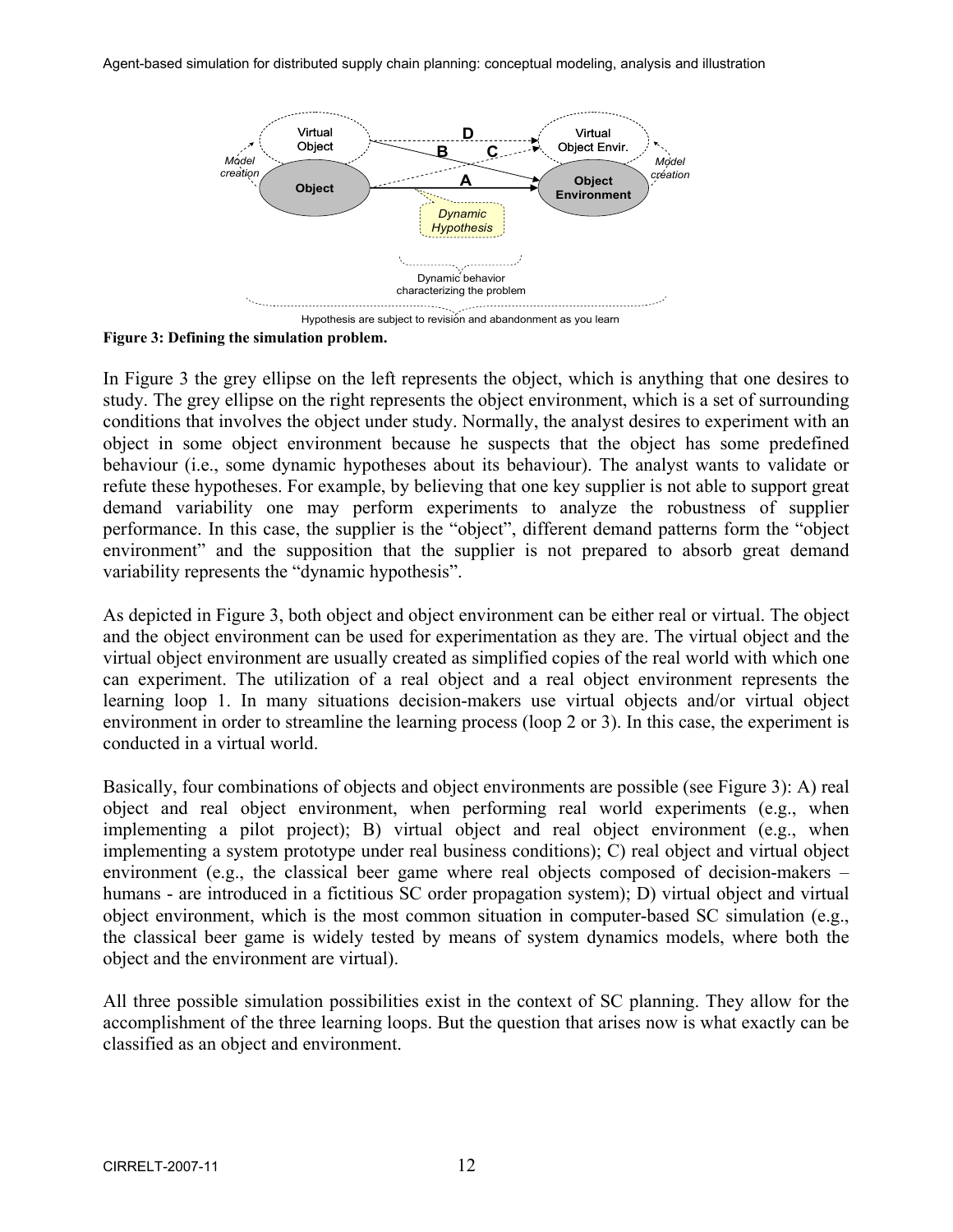### **3.5 Distributed Simulation Environment**

In order to understand which type of object and object environment exist and which kind of relationships they can establish, we employ one known framework from the literature to found our idea and to propose a conceptual schema.

Based on Le Moigne [12] work on complex systems, Figure 4 depicts four sub-systems that compose any complex system: i) Decision system (DS): is a system responsible for making managerial choices – in SCM, decisions are usually subdivided into strategic, tactical and operational levels (e.g., a manager or an AP system); ii) Information system (IS): is a system that includes groups of procedures, people and machines to collect, process, store and disseminate information from all companies' sub-systems (e.g., an ERP system or an accountant); iii) Operating system (OS): is a set of planned activities involving many human and physical resources to perform various actions, allowing the SC system to function and to produce its outcomes, i.e. products and/or services (e.g., manual operators and CNC machines); iv) System Environment<sup>1</sup> (E): represents the sum of the existing surrounding conditions and forces by which the other subsystems are influenced (e.g., economic, climatic, political, technological and competitive conditions that can influence the demand, raw material availabilities, production capacities etc. in a SC). These sub-systems interact with each other. All DS, IS and OS may simply represent an internal SC (e.g., only one company with all its production sites and distribution centers) or part of a given SC (e.g., the Original Equipment Manufacturer, its first tier suppliers and its first tier clients) or even the whole SC (e.g., from the source of raw-material to the final consumer).



#### **Figure 4: Complex SC.**

As suggested by Figure 4, each layer can be seen as a continuum between human-based and machine-based elements. On the left side, managers, accountants and manual operators are examples of pure human-based DS, IS and OS respectively, while APS, ERP and CNC machines are examples of pure machine-based. In reality, most of the activities in a SC are done by both machines and humans.

1

<sup>&</sup>lt;sup>1</sup> Note that here it is important to distinguish the "system environment" (E) from the "object environment". The former represents involving conditions where the SC system exists, while the latter represents inclosing conditions where the object to be simulated operates.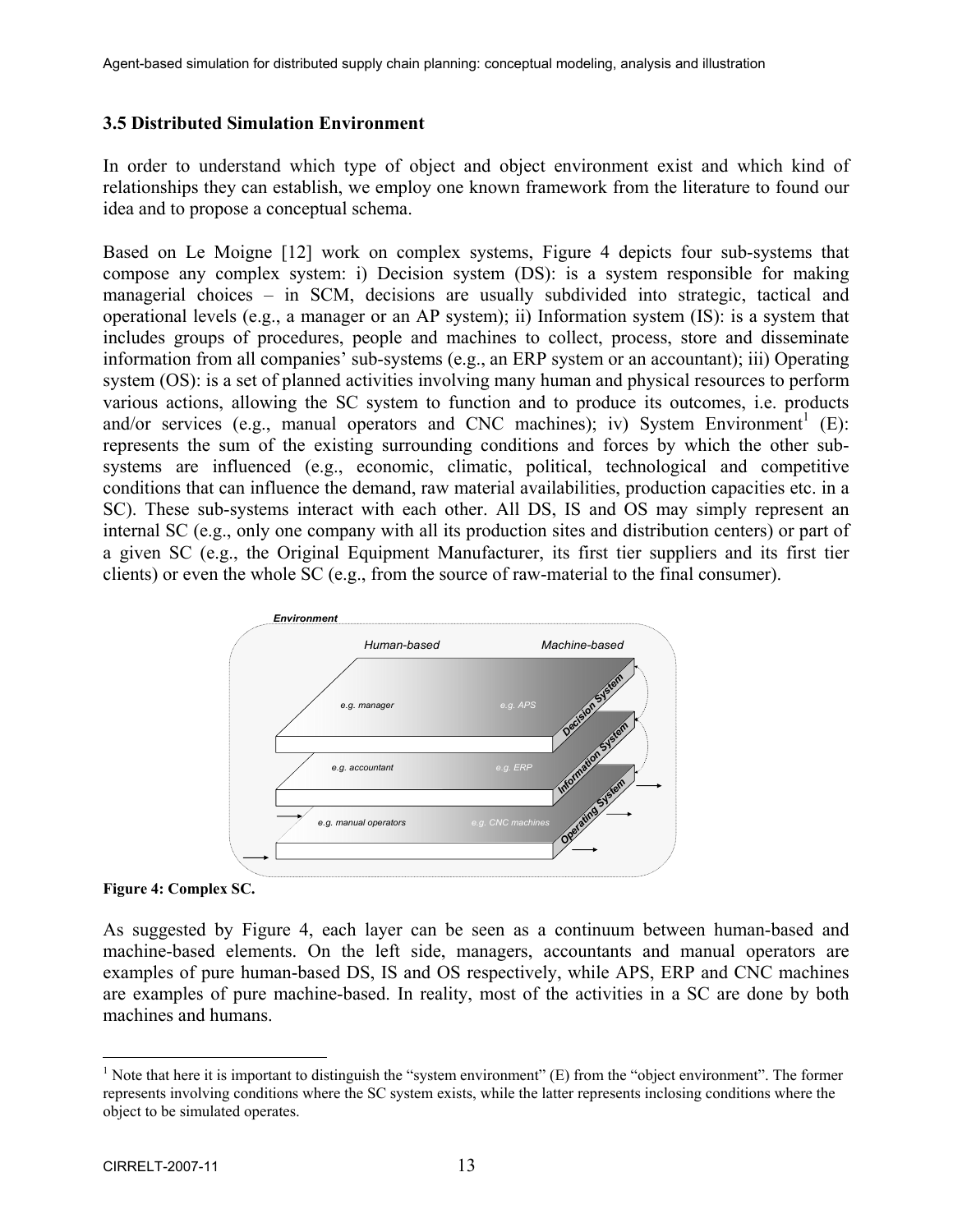Using the framework, it is possible to identify the potential conditions that constitute the object and the object environment. Actually, both object and object environment can be an entire sub-system (DS, IS, OS and E) or simply a small part of it, or even a combination of sub-systems and their parts. This allows for a set of flexible simulation possibilities. For instance, using an APS system, one may want to evaluate the behaviour of a new SC capacity profile (e.g., by eliminating a third work shift in some SC business units) under different demand patterns. In this simple example, the decision-maker hypothesis is that capacity utilization can be improved without disrupting the SC system even when demand changes. The object is the SC capacity profile and the object environment is the demand patterns. In order to do so, a firm may use its APS system to make some "what-if" tests. In this case, the "cloned" version of the APS for "what-if" purposes stands for the decision system and the demand represents the environment. In order to perform further tests, the decision-maker may desire to implement a given decision in a simulation model of the operating system using the discrete-event approach. By testing the impact of the decision in the OS, the analyst can better understand whether this decision will disturb the production execution or not. In this second setting, the object environment is represented by both E and OS. This case exemplifies the relationship D for the learning loop 2.

By using this modeling framework, one can capture different uncertainties in an APS domain. For instance, at the E level one can analyze uncertainties related to demand, supply or product prices. At IS uncertainty can be studied for its information quality (e.g., time, quantity and completeness). At OS one can examine the stochastic behaviour of transformation, transport and material handling.

Having seen what the object and object environment could be, we can now discuss how they can be distributed and how they can relate with each other.





Figure 5 shows that for each SC sub-system a set of entities may exist. Each entity can establish relationships to other entities in the same sub-system, and/or to other entities from different subsystems. Because agent-based supply chain planning involves several autonomous entities working together to coordinate their decentralized plans, therefore the DS necessarily accounts for multiple interacting entities. Additionally, the other sub-systems may implement diverse entities to represent their detailed behaviours. For example, machines, cells, facilities may represent the OS of a given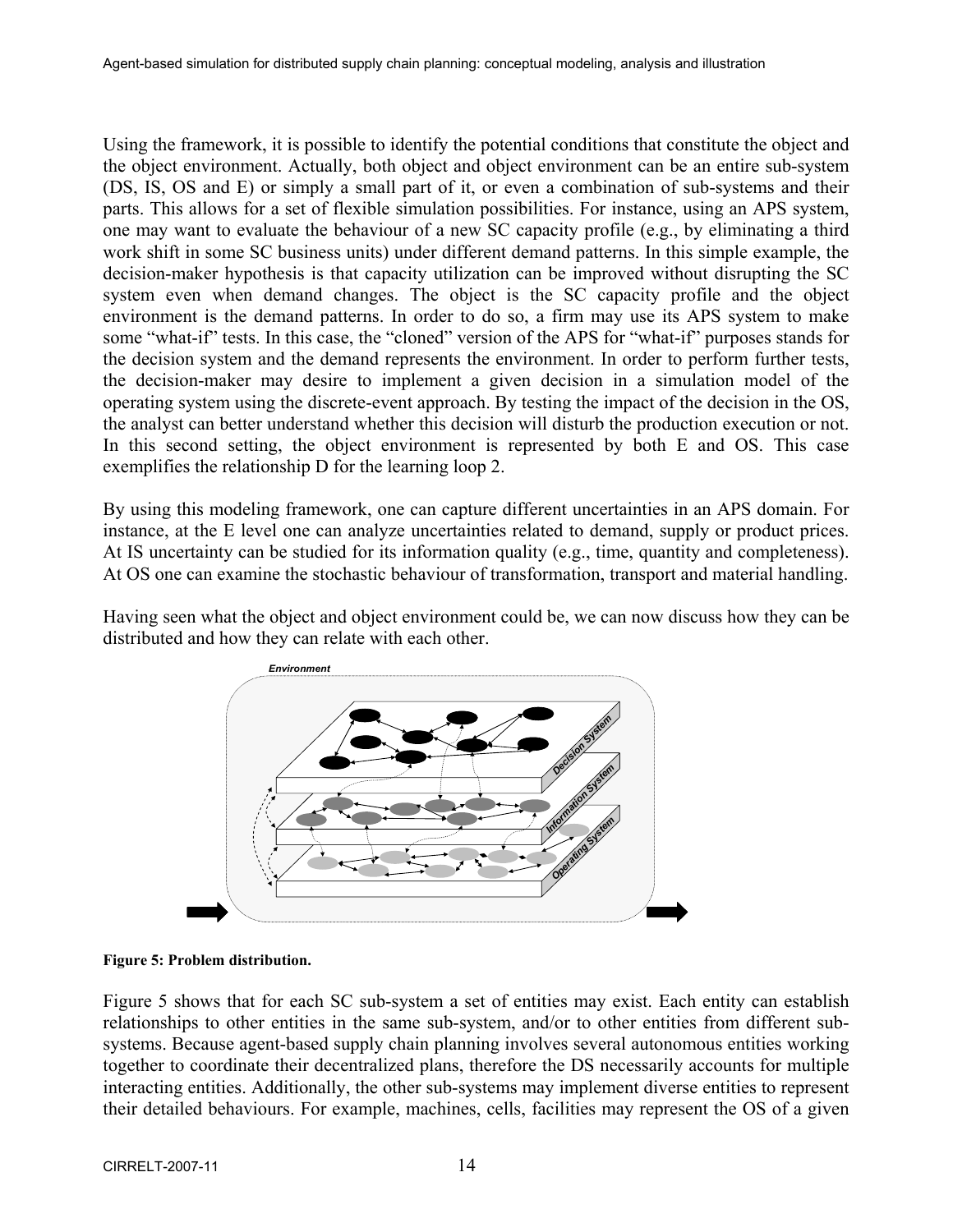SC. They can interact with one another (e.g., exchanging orders and materials) and they may also interact with other sub-systems.

Now, it is important to understand one relevant concept. In supply chain planning simulation, the DS sub-system is involved because an APS is a decision-support system. The next sub-section will approach the potential of the supply chain planning systems in anticipating the impact of the decisions at the DS level on the other levels.

### **3.6 Distributed Decision Levels**

Due to the integrated characteristics of SC problems, decisions cannot be studied in isolation. Decision at one level (e.g., strategic) will impact on other decision levels (e.g., tactical and operational), and decisions from a component of the DS will influence the behaviour of the other sub-systems.

Any test performed by means of simulation can be seen as an attempt to anticipate the impact of some tentative decision (a SC configuration, a plan, a rule, a protocol, etc.). Anticipating a decision's impacts allows the decision-maker to learn about possible results it may cause on the whole SCS. Under the light of Schneeweiss' approach [18], a known work on distributed decisionmaking, this anticipation can be represented as in Figure 6.



Figure 6a) suggests that any simulation model is an anticipation of a given decision. Comparing to the initial model from Figure 2, the simulation can be seen as a virtual SCS and the instructionanticipation can be seen as the feedback loop 2.

The potential of APS simulation resides in its ability to anticipate the impact of different decision levels and the behaviour of different sub-systems. Figure 6b) represents the case where the impact of a decision at the strategic level can be anticipated at the tactical level and so on. The impact of higher level decisions can be studied at lower decision levels. Also, Figure 6b) indicates that any decision at the DS can be tested at the OS concerning whether the decision can be implemented or not.

In the Figure 6c) we provide a more complex example. Suppose that a decision-maker needs to analyze a strategic decision of expanding a distribution network. The new tentative configuration of the distribution network represents the object that is investigated. The decision-maker wants to test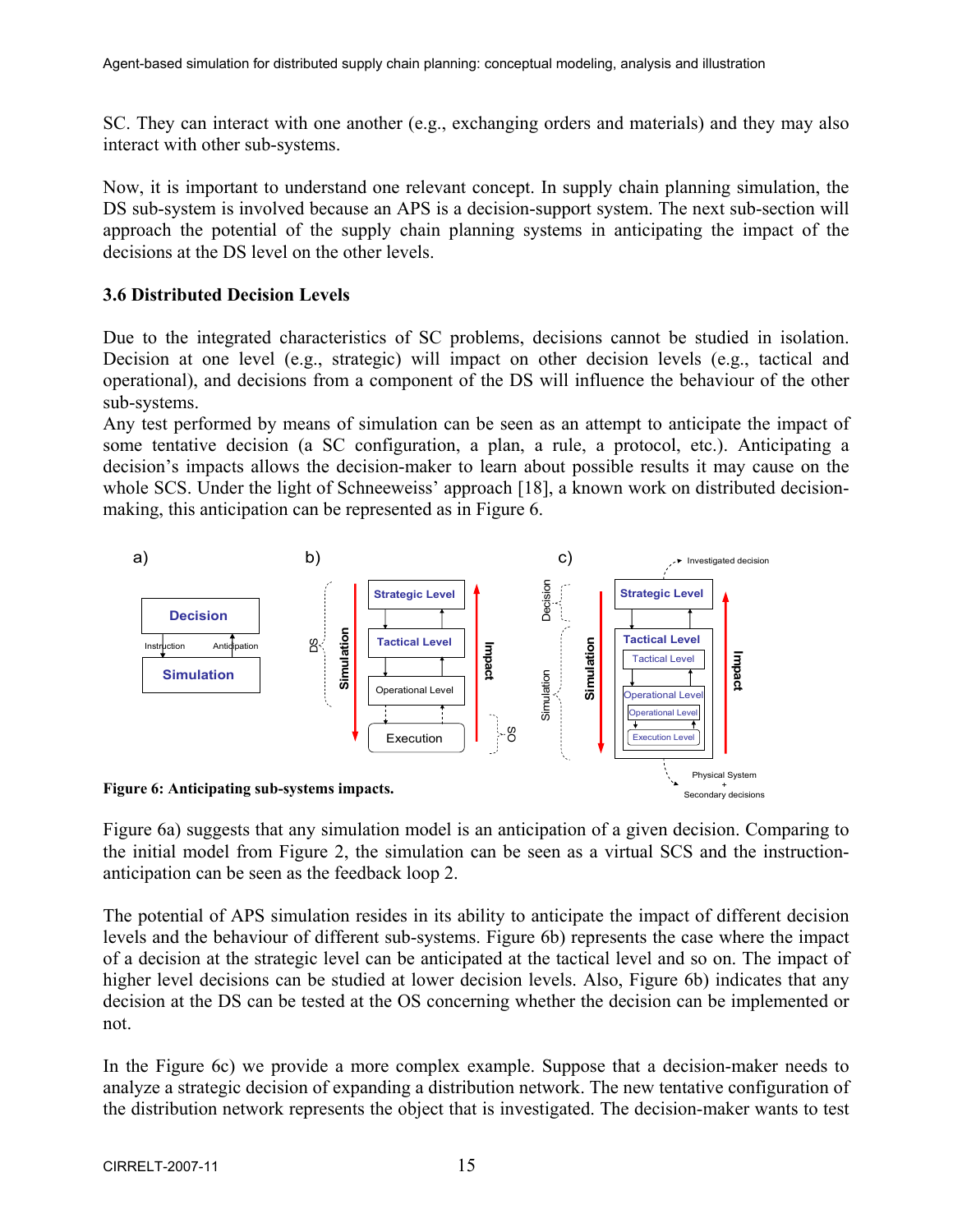this object under different environmental conditions at the operational level, that is, he wants to execute some plans and schedules for the OS system in order to verify whether this strategic decision can be operationalized or not. In this case, the supply chain planning system will have to simulate some "secondary decisions" (tactical and operational) in order to simulate the desired orders for the "physical system". In order to do so, a supply chain planning system properly configured can be used to produce plans at tactical levels and schedules at operational levels. Later, it can dispatch orders at OS, which will perform discrete-event simulations in order to know how these orders may behave operationally.

In order to understand how the proposed modeling constructs can be articulated to capture these SC characteristics, next sub-section discusses our ideas in the context of a modeling methodology.

# **3.7 Simulation Methodology**

The proposed modeling constructs are intended to identify the simulation problem, setting its objectives and defining a high-level abstract model of the simulation problem. Banks et al. [1] explain that this early phase is a period of discovery and the initial statement of the problem may be somewhat nebulous, what may burden the modeling work. Therefore, it is a crucial step and our work suggests some guidelines for it.

We can understand these guidelines according to the methodological approach for simulation of distributed industrial systems proposed by Galland et al. [37]. Their methodology is based on systemic and multi-agent concepts and it defines a life-cycle of models with five major phases (Figure 7): i) analysis: an abstract description of the modeled system containing the simulation requirements; ii) specification: the translation of the information derived from the analysis into a formal model; iii) design: definition of a structural organisation of agents, as for example simulation agents and facilitator agents; iv) implementation: translation of the model resulting from the design to a specific software platform, as ARENA®; and v) experimentation: when the customer uses the simulation model on a set of experimental plans. The authors propose formal method for the specification, design and implementation phases, but the analysis phase is not tackled by them. They mention that this phase is complex and there is as yet no consensus within the community.

This paper contributes to the advancement of knowledge by proposing constructs for the definition of a supply chain simulation problem during the analysis phase. The initial nine steps of the analysis phase are represented in Figure 7.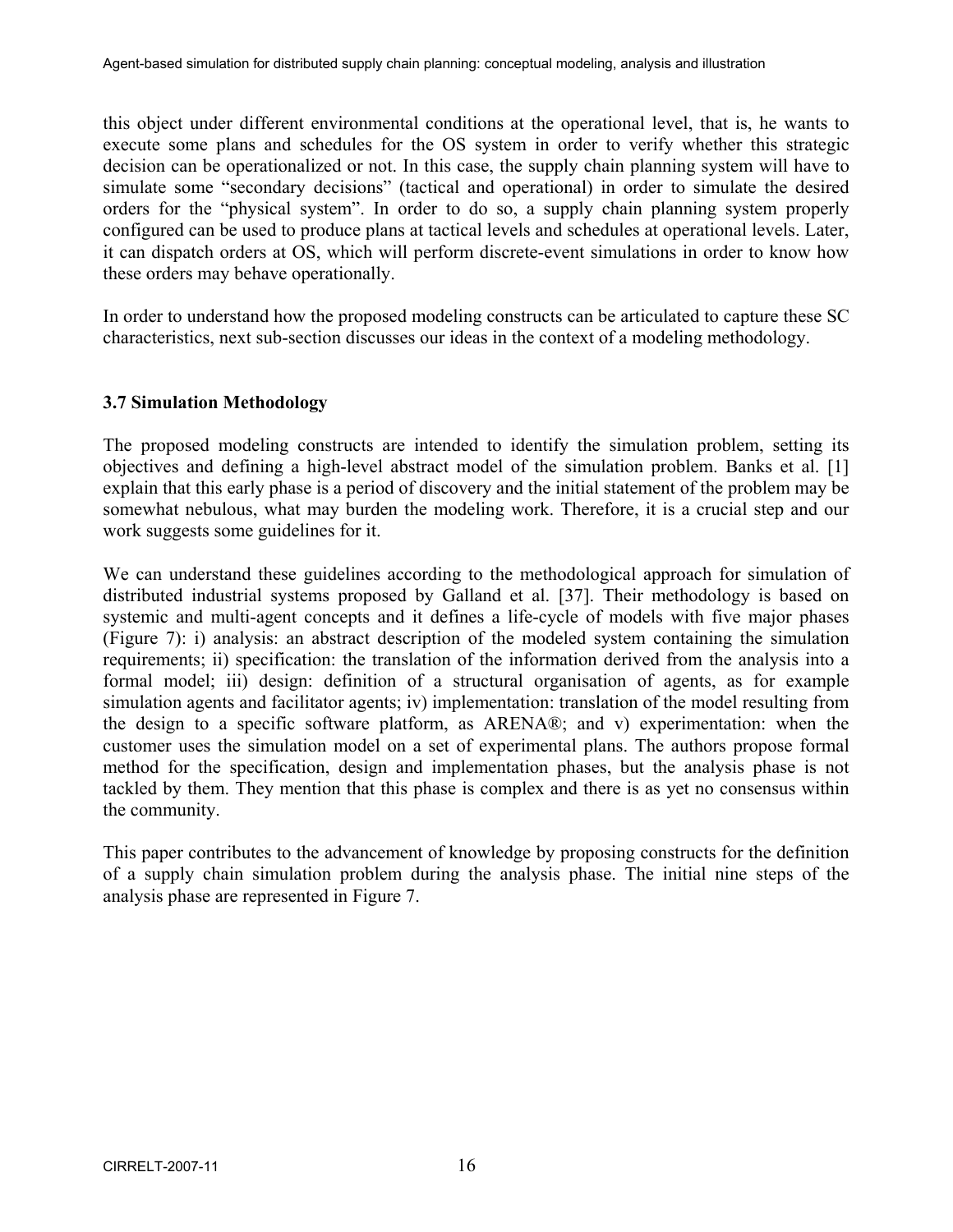Agent-based simulation for distributed supply chain planning: conceptual modeling, analysis and illustration



**Figure 7: Modeling methodologies.** 

According to Galland [38] and Galland et al. [37], apart from the problem definition and simulation objectives, other elements of the analysis phase may be considered for the abstract description of the modeled system. Some examples are: all information which seems necessary to the implementation of a simulation process (e.g., description of the physical infrastructures, management policies, etc.), a list of experiment plans and the definition of the performance indicators for the simulation. As the objective of the present work is to position the potential use of simulation in a supply chain planning context, these elements are not considered here and might be subject of future publications.

In order to exemplify the whole discussion, the next section presents an illustrative case.

### **4. Illustrative Case**

The proposed conceptual models will be theoretically illustrated using a supply chain planning system currently under development by the FOR@C Research Consortium. This system, called the FOR@C Experimental Planning Platform, is agent-based and encompasses concepts of autonomy and cooperation to deal with distributed decision-making problem that naturally resides in SC.

Basically, it addresses two relevant issues to provide a decision and planning tool for the forest products industry: i) capacity to plan and coordinate operations across the SC and ii) capacity to analyze the dynamics and performance of different SC scenarios by means of simulation [7]. These two issues are schematized in

Figure 8.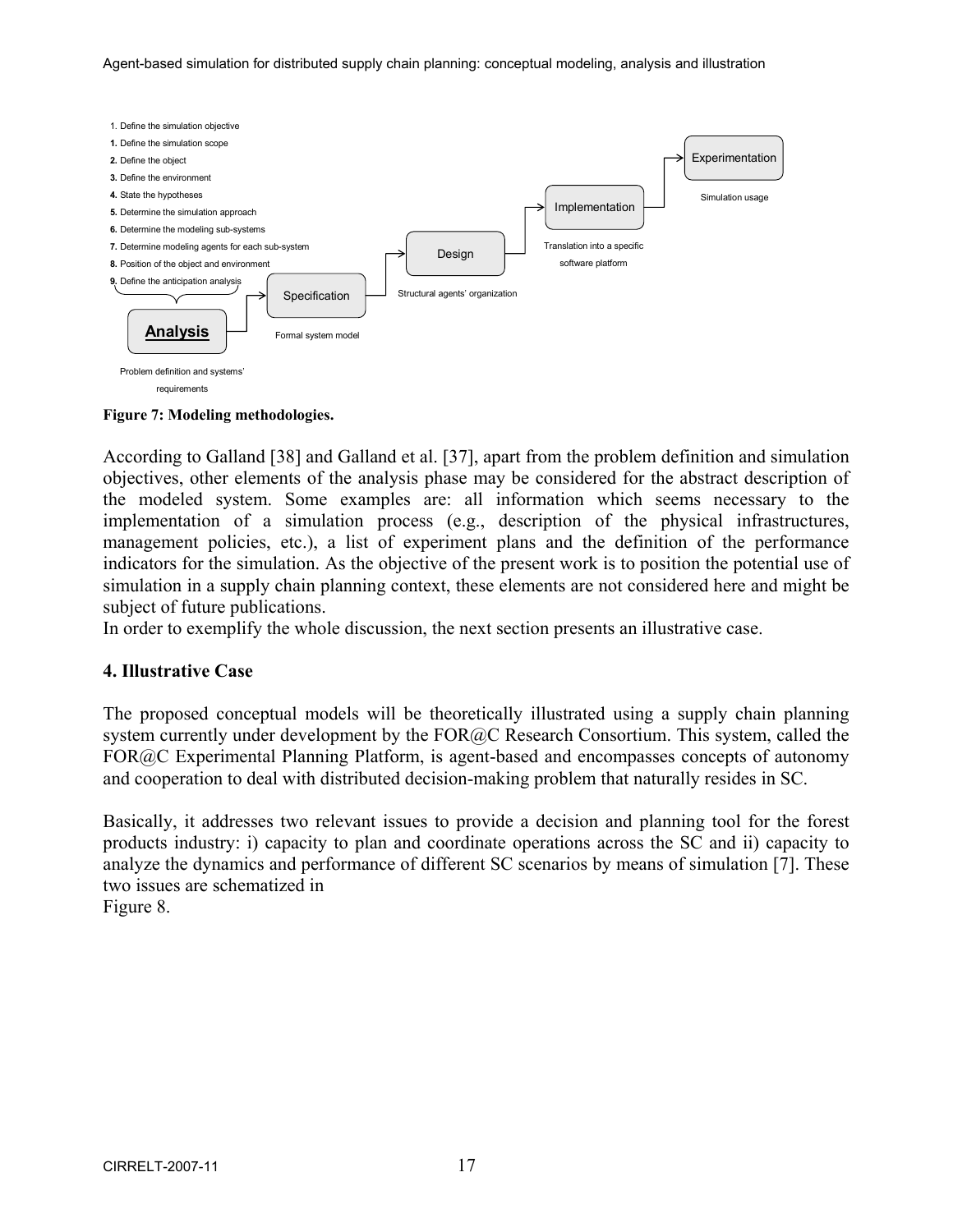

**Figure 8: Overview of the FOR@C Planning platform [7].** 

# **4.1 The Planning Functionality**

In this planning platform, a set of planning agents, geared up with advanced planning tools based on operations research technology, individually produce operations plans. These agents collectively interact with each other in order to carry out functionalities that synchronize their plans across the network to find enhanced global performance. Some planning agents have been developed to represent a business unit, i.e., an internal SC where all production units are owned by the same company. The following agents are responsible for the operational planning:

- Deliver agent *(De)*: manages all relationships with the business unit's external customers and fulfils all commitments with them;
- Make agents: several make agents are responsible for carrying out production planning functions, each one being in charge of a part of the overall planning functions by means of specialized planning capabilities. Currently, there are three make agents. Sawing (*Sa*), drying (*Dr*) and finishing (*Fi*) agents represent three different production units;
- Source agent (*So*): manages the relationship with all the business units' suppliers, forwarding procurement needs to the right suppliers.

This functional deployment is inspired by the SCOR model [21], and by the application presented in Fox et al. [5]. In addition, this platform involves the development of:

- *Plan agent* (*Pl*): is a tactical planning agent providing production and procurement policies (in the form of aggregated production guidelines) for all make agents;
- *Warehouse agent* (*Wa*): is responsible for inventory planning of final products at the warehouse level.

These planning agents represent the DS (from Figure 4). Next sub-section discusses how they can be used to create the simulation functionality shown in Figure 8.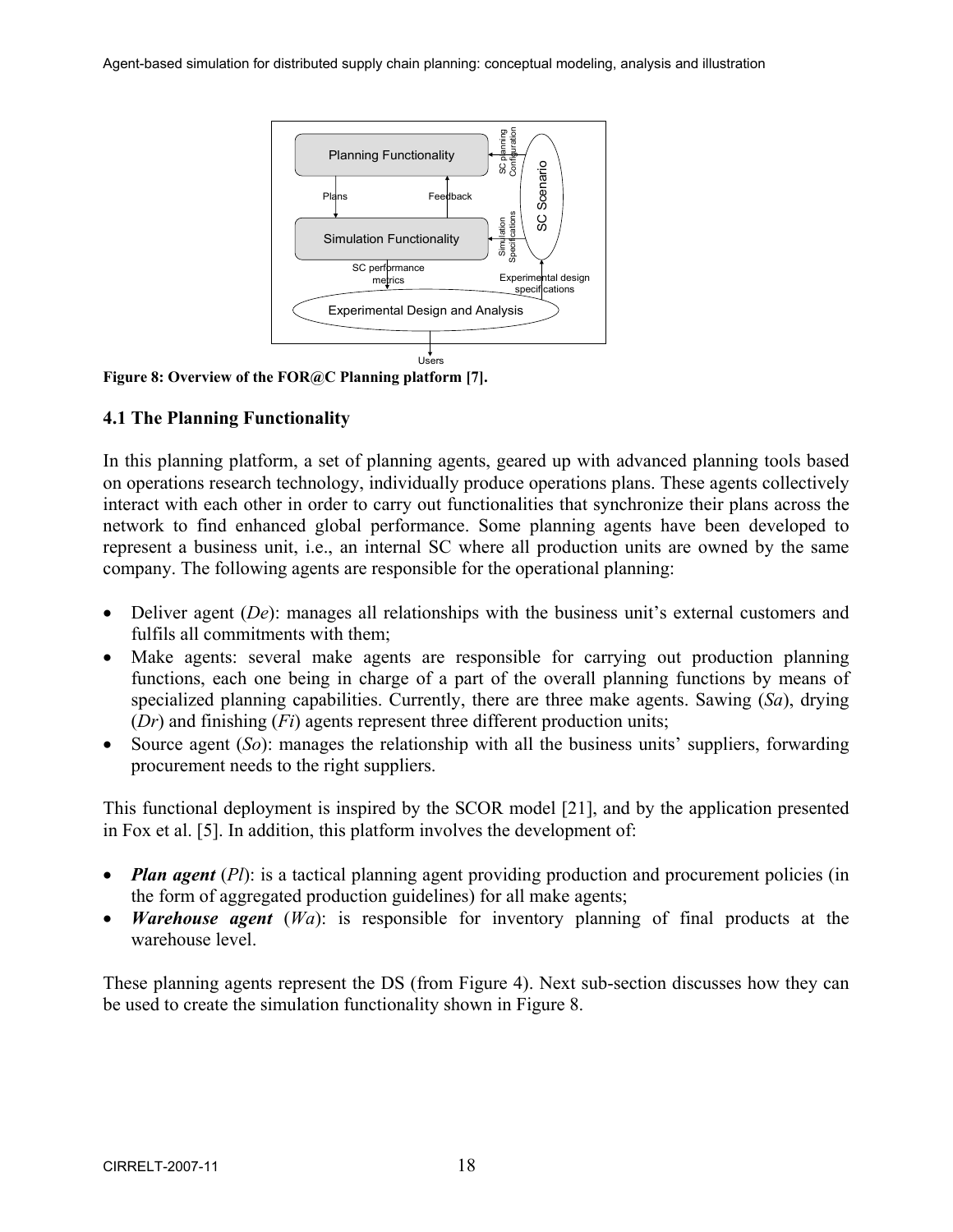### **4.2 The Simulation Functionality**

In this specific implementation, simulation functionality has been added over the planning functionality to simulate objects outside the decision layer. In order to create our simulation functionality, the proposed planning agents are configured to create the distributed decision system. Then, for each of these planning agents, a simulation agent is created to model the manufacturing/logistic sub-system controlled by the planning agent (see Figure 9). These simulation agents have the responsibility to simulate plan execution.



**Figure 9: The simulation environment.** 

As noted in Figure 9, for each DS agent (apart from Plan Agent - *Pl*), a corresponding OS agent (marked with an "\*") is implemented (*So\**, *Sa\**, *Dr\**, *Fi\**, *Wa\** and *De\**). They are responsible for performing agent-based discrete-event simulation representing the stochastic behaviour of the SC physical system. Their functioning is based on the instructions sent by DS, i.e., production orders.

Additionally, two extra simulation agents are implemented to compose the outside environment. They are the demand agent (*Dm*) and the supply agent (*Su*). Dm is responsible to generate demand to delivery agent (*De*), i.e. generating customer orders so as the planning agents are able to perform planning activities to satisfy customer requirements. Dm has a stochastic behaviour in a way to represent demand uncertainties. Su is in charge of making quantities of raw materials available for source agent (So), i.e., representing the fluctuation of suppliers' capacity. In this case, all environmental conditions are represented by only two agents.

The proposed model allows the implementation of decentralized stochastic behaviours all along the SC, as follows:

- At the E level, the Dm agent may implement stochastic behaviours in terms of "customer order arrival time", "customer order delivery time", "order quantity" and "product prices elasticity". Similarly, the Su agent may implement stochastic behaviours of "supply order delivery time" and "supply order volume";
- At the DS level, the planning agents may have embedded "stochastic optimization procedures" so as plan's results may slightly differ even when same planning conditions are considered;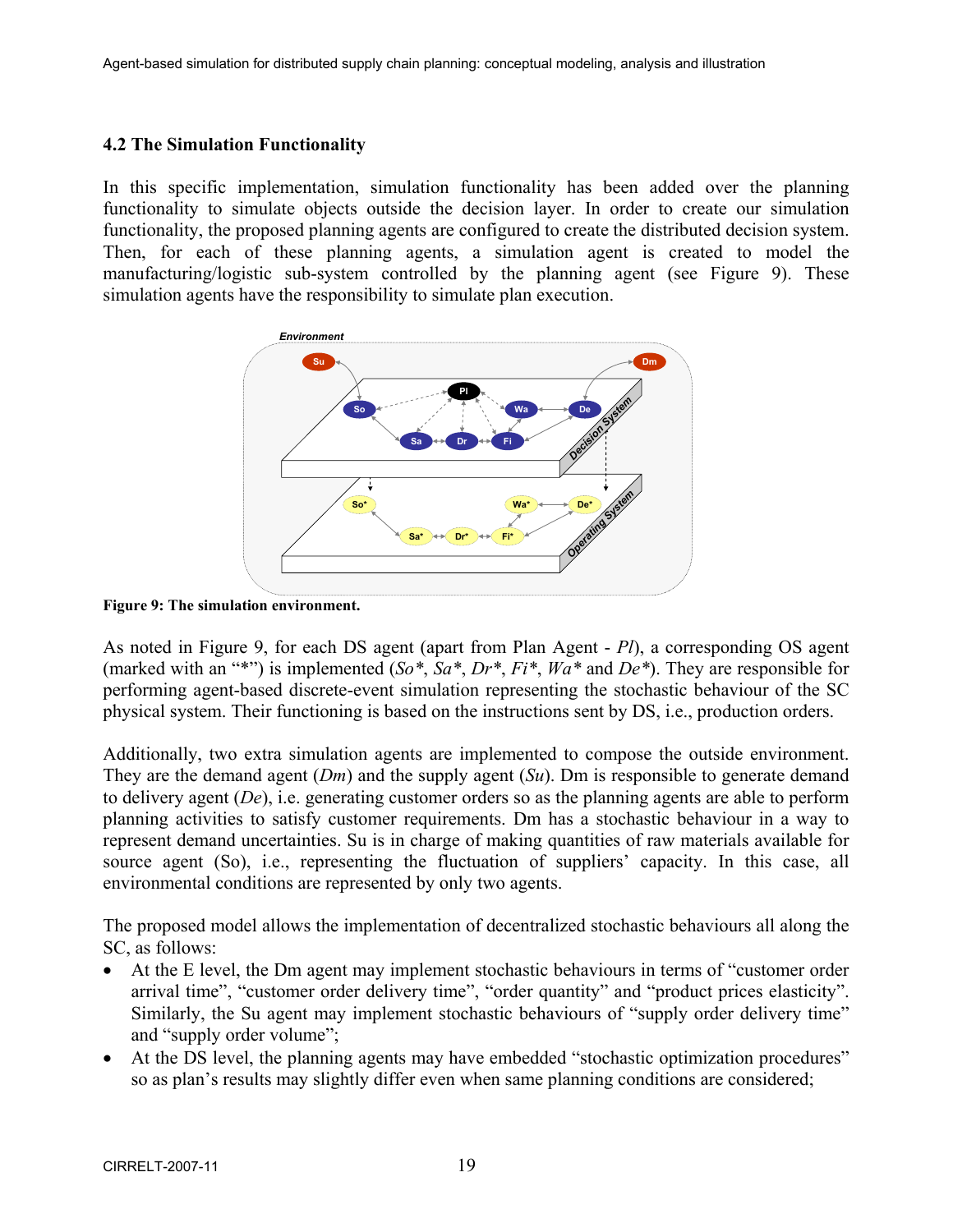• At the OS level, *i.e.*, the virtual physical system, the Sa<sup>\*</sup> agent may implement uncertainty in terms of "production lead time" and the "distribution outputs of the process of disassembling logs into lumbers". Dr<sup>\*</sup> and Fi<sup>\*</sup> agents may implement stochastic "production lead-times".

Demand, product prices and the process of disassembling trees into logs are very stochastic in the lumber industry. Therefore, they are very important parameters in this sector and are of great utility in the proposed simulation model.

In order to carry out the simulation, each agent must communicate with other agents whenever necessary to maintain proper logical relationships between them. At the DS level agents have to negotiate with each other in order to synchronize their plans. On the other hand, at the OS level communication is used to maintain the correct time-ordering of actions, i.e., to synchronize the operation of the OS agents in different production units. In addition, the E agents continuously send environmental messages for the DS sub-system. Finally, the DS and OS can interact continuously for re-planning.

### **4.3 Analysis Examples**

In this illustrative case, different simulation alternatives are possible. Three examples are presented hereafter to illustrate all possible simulation uses (Figure 10): i) Simulation for Decision-Making, ii) Simulation for Technology Evaluation, and iii) Simulation for Education.



**Figure 10: Examples for the three simulation possibilities.** 

*i) Simulation for Decision-Making*: first, as shown in Figure 10-(i), this simulation concerns a decision-maker who exploits the planning functionality to support his/her decisions, and the simulation functionality to evaluate the impacts of decision alternatives in an advanced what-if approach. We are here specifically interested in the relationship between the decision-maker and the simulation functionality.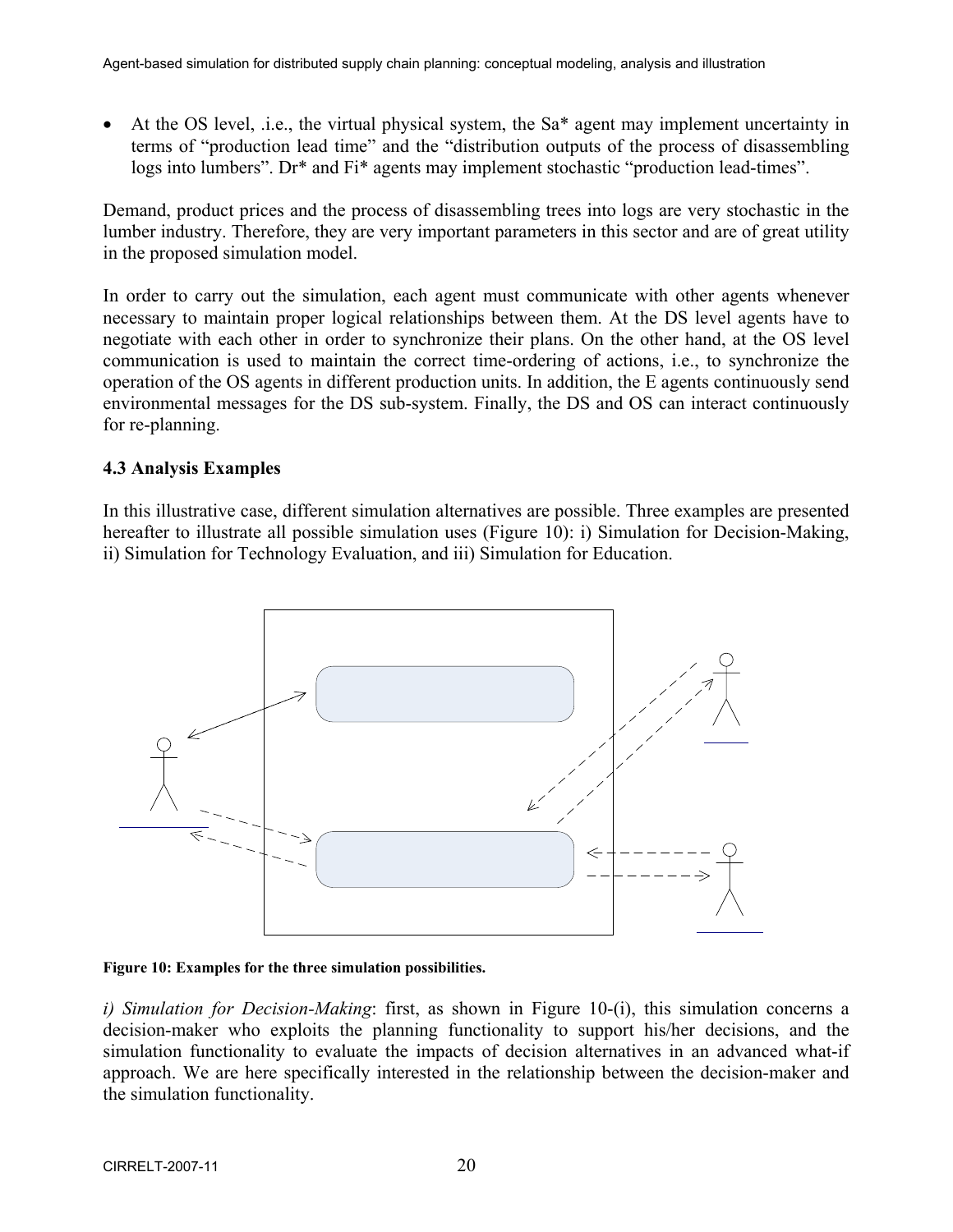For example, consider the case where one decision-maker desires to test different decoupling point positions in a lumber SC. He first wants to position it at the finishing level, after at the drying level and finally at the sawing level. By doing so, he wants to test the hypothesis that delivery performance can be improved when the decoupling point migrates from Finishing to Sawing, while maintaining similar costs. This can be obtained even when demand, supply and production are uncertain. The best configuration will be then implemented in a real SC.

Therefore, in order to test these scenarios, the decision maker first (1) configures the platform with the three possible scenarios. Once simulation runs have been carried out to test these scenarios, the decision maker can compare and analyse their performance indicators (2) to make a decision or decide to go further with the simulation.

In order to test this strategic analysis, Table 1 summarizes the 10 steps proposed in Figure 7b).

| <b>Design Steps</b>                                     | <b>Design choices</b>                                               | <b>Descriptions</b>                                                                                                                                                                                                                                                                                                                                                                                                                                                              |
|---------------------------------------------------------|---------------------------------------------------------------------|----------------------------------------------------------------------------------------------------------------------------------------------------------------------------------------------------------------------------------------------------------------------------------------------------------------------------------------------------------------------------------------------------------------------------------------------------------------------------------|
| 1. Define the<br>simulation objective                   | Decision-making<br>simulation                                       | The decision-maker desires to test three decoupling points<br>positions prior to its implementation                                                                                                                                                                                                                                                                                                                                                                              |
| 2. Define the<br>simulation scope                       | Accelerated learning                                                | The "accelerated learning" (learning loop 2, Figure 2d) refers<br>to learning about the potential gain due to a strategic change<br>in the SC structure by identifying the cost and the delivery<br>performance improvements of various SC configurations.<br>After, the best configuration will be implemented                                                                                                                                                                  |
| 3. Define the object                                    | SC configuration                                                    | As the analyst desires to test different decoupling point<br>positions across the lumber SC, the objects under<br>investigation (according to Figure 3's model) are the "SC<br>configurations"                                                                                                                                                                                                                                                                                   |
| 4. Define the object<br>environment                     | Demand, production<br>and supply                                    | The analyst expects to have better delivery performance even<br>when demand, production and supply can be uncertain.<br>Consequently, the environment (according to Figure 3's<br>model) can be defined as including different "demand<br>patterns", "production rates" and "supply patterns"                                                                                                                                                                                    |
| 5. State the hypotheses                                 | Superior delivery<br>performance                                    | Improved delivery performance if the decoupling point is<br>positioned downstream                                                                                                                                                                                                                                                                                                                                                                                                |
| 6. Determine the<br>simulation approach                 | Virtual object and<br>virtual environment<br>(option D in Figure 3) | Both the object and the environment are virtually<br>implemented, because we are employing the learning loop 3                                                                                                                                                                                                                                                                                                                                                                   |
| 7. Determine the<br>modeling sub-systems                | Environment, decision<br>system and operating<br>system             | The proposed simulation objective is to test different tentative<br>strategic decisions (at the "decision system" layer) concerning<br>the object under different conditions related to the<br>"environment" (demand) and to the "operating system"<br>(physical production)                                                                                                                                                                                                     |
| 8. Determine modeling<br>agents for each sub-<br>system | All agents from Figure<br>9                                         | For the "environment", we have the "demand" and the<br>"supply" agents. For the "decision system", we have all<br>planning and scheduling agents. Finally, the "operating<br>system" is modeled by all agents representing the physical<br>system, according to Figure 9. In a first simulation of the<br>proposed model, a particular version of the operating system<br>has been simulated with dummy agents, which were "cloned"<br>versions from the decision system' agents |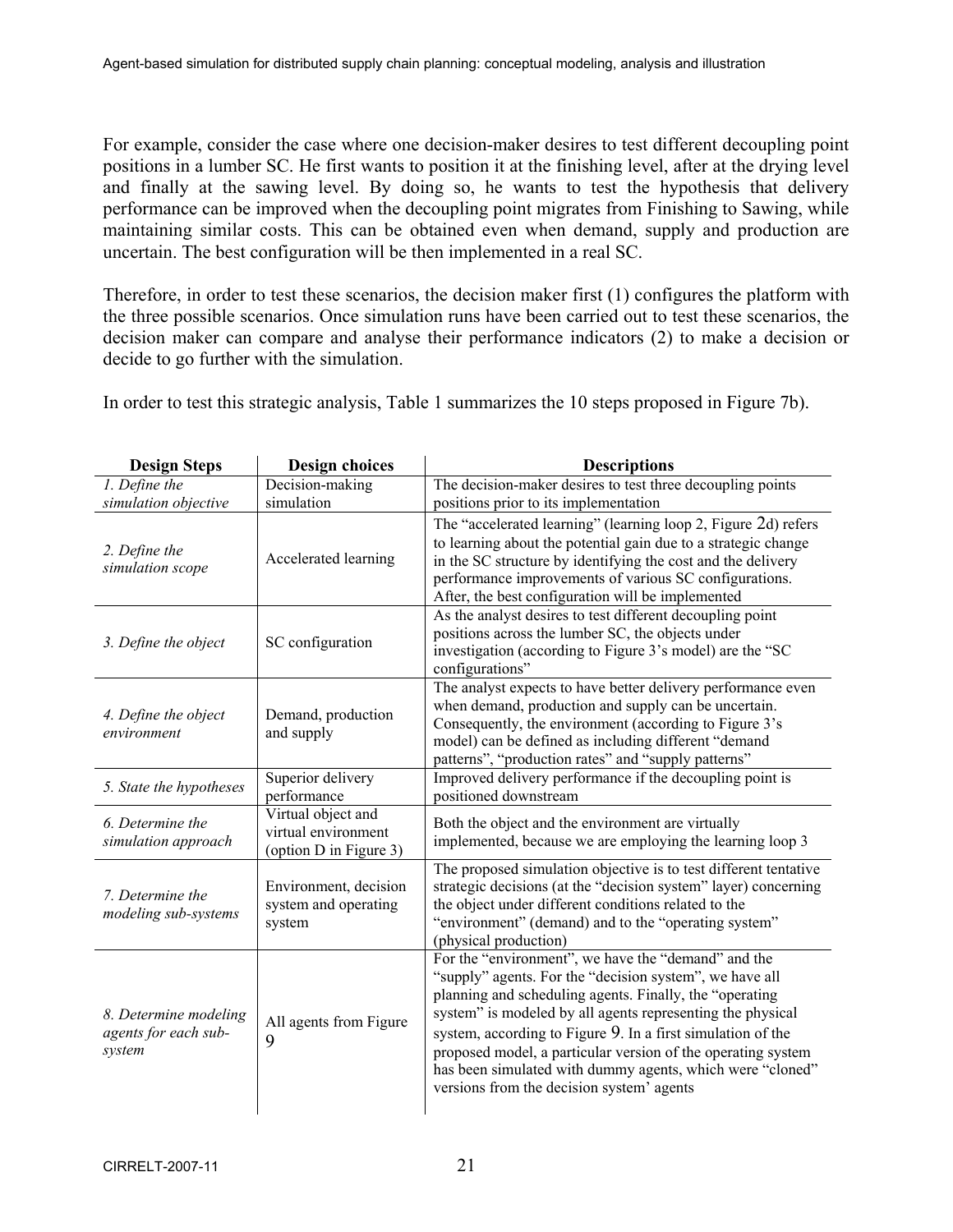| 9. Position of the<br>object and        | Object at the DS;<br>Environment at E and | The tentative strategic decision is configured in a supply chain<br>planning system representing the decision system.<br>Environmental conditions are given by the uncertainty in the             |
|-----------------------------------------|-------------------------------------------|---------------------------------------------------------------------------------------------------------------------------------------------------------------------------------------------------|
| environment                             | OS                                        | E (demand and supply patterns) and by the OS (production                                                                                                                                          |
|                                         |                                           | rates)                                                                                                                                                                                            |
| 10. Define the<br>anticipation analysis | Done according to<br>Figure 6c).          | The investigated strategic decision (decoupling point)<br>repositioning) will anticipate some secondary decisions<br>(tactical and operational ones) and finally the physical system<br>behaviour |

|  | Table 1: Problem formulation and conceptualization for the example (i) |  |  |  |
|--|------------------------------------------------------------------------|--|--|--|
|  |                                                                        |  |  |  |

*ii) Simulation for Technology Evaluation*: the second possibility in Figure 10-(ii) represents a researcher who wants to test two different algorithms for a given planning agent, within the same planning context, in order to compare them and make a recommendation.

For example, consider the case of a researcher who needs to test an alternative planning algorithm for the drying agent, which is currently the bottleneck of the overall planning process. The performance of this agent is obviously relevant for the SC planning process. Therefore, in order to improve its performance, the researcher developed a new algorithm and wants to compare it to the current one in terms of two performance measures, quality of solution and computation time. The researcher believes that the new algorithm will perform better for different problem sizes in terms of quantity of products to be planned, number of drying machines and planning horizon extents. Thus, the researcher first (1) implements each algorithm in the platform and runs the simulation. Once the performance is known (2), the researcher can use the results to publish its work or make a recommendation.

| <b>Design Steps</b>                                     | <b>Design choices</b>                                 | <b>Descriptions</b>                                                                                                                                                 |
|---------------------------------------------------------|-------------------------------------------------------|---------------------------------------------------------------------------------------------------------------------------------------------------------------------|
| 1. Define the<br>simulation objective                   | Technology evaluation                                 | The researcher desires to test two algorithms for the drying<br>agent                                                                                               |
| 2. Define the<br>simulation scope                       | Experimental learning                                 | Refers to learning about the potential gain due to the new<br>algorithm                                                                                             |
| 3. Define the object                                    | Agent planning<br>capacity                            | The analyst changes the agent planning capacity by<br>introducing a new algorithm                                                                                   |
| 4. Define the object<br>environment                     | Problem sizes                                         | The researcher expects to have better performance even when<br>quantity of products to be planned, number of drying<br>machines and planning horizon extents change |
| 5. State the hypotheses                                 | Superior performance<br>of the new algorithm          | Improved performance in terms of quality of solution and<br>computation time for the new algorithm even for different<br>problem sizes                              |
| 6. Determine the<br>simulation approach                 | Virtual object and<br>virtual environment             | Both the object and the environment are virtually<br>implemented (learning loop 3)                                                                                  |
| 7. Determine the<br>modeling sub-systems                | Decision system                                       | The proposed simulation objective is to test different<br>algorithms at the "decision system" layer                                                                 |
| 8. Determine modeling<br>agents for each sub-<br>system | All agents from the<br>decision system in<br>Figure 9 | All planning and scheduling agents in the "decision system"                                                                                                         |
| 9. Position of the<br>object and<br>environment         | Both at the decision<br>system                        | The different algorithm are implemented in the decision<br>system, as well all parameters concerning the problem sizes                                              |

Table 2 summarizes the 10 steps for this example.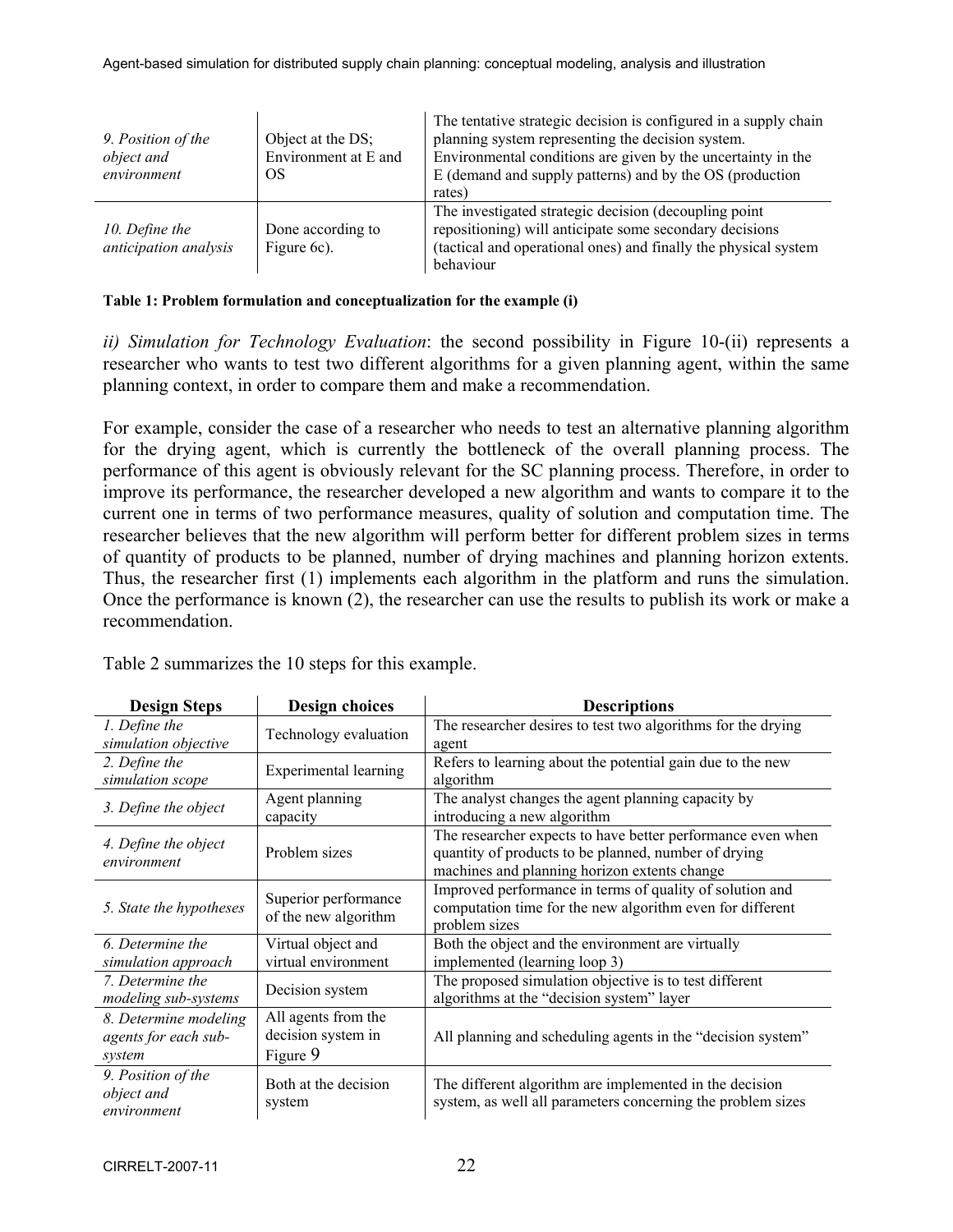*10. Define the anticipation analysis*  Cognitive capacity of the drying agent The investigated supply chain planning system anticipates some possible cognitive capacity of the drying agent

#### **Table 2: Problem formulation and conceptualization for the example (ii)**

The advantage of performing this kind of simulation for the algorithm being tested is the fact that it is evaluated under complex and realistic network situations, where the SC partners are allowed to interact with each other and local and global analysis are possible.

*iii) Simulation for Education*: finally, the third simulation possibility deals with a student who wants to learn more about decoupling point repositioning and its effects on SC performance.

In order to do so, previously prepared by an instructor, the student can exploit three simulations that can be run with the supply chain planning system (Figure 10-(iii)-(1)). During the execution of the simulation, the student is able to see the dynamic of each configuration in a pre-emptive manner as he/she can stop the simulation at any time to analyse and compare the various situations. Such a tool is thus an educative tool as it provides a certain level of practical experience within a theoretical educative context.

In our example, the proposed three simulations are the configuration of the decoupling point at the finishing level, after at the drying level and finally at the sawing level, as done in the example (i) for decision making simulation. In this case, the same performance indicators and hypothesis are adopted. Although the simulation is similar to the example (i), the simulation objective and the simulation scope are different. The objective is "educational simulation" and the scope is "experimental learning". The other eight points in Table 1 are the same. Another difference from the example (i) is related to the quantity of simulations required. As the example (i) refers to decision making, simulation precision is an important issue. In this case, a larger quantity of simulation can be required in order to obtain the desired confidence internal for the estimated performance measures. In the case (ii), precision could be less relevant if one simply wants to demonstrate that the decoupling point can influence the SC performance. Thus, in this case it can be necessary less simulation executions.

### **5. Final Remarks**

In this paper we discuss the potential of agent-based simulation in the domain of supply chain planning. In addition, we propose some conceptual modeling constructs which aims to explore how agent-based simulation can be employed in the context of distributed SC planning. The proposed conceptual modeling constructs defines some high level building-blocks and it is the first step towards a complete framework that can assist decision-makers to understand, design and implement practical simulations in supply chain planning systems.

Undoubtedly, it is a difficult undertaking and important questions still remain not completely addressed. At the moment, ongoing work is being done on the development of: a dedicated methodology for simulation in supply chain planning, a detailed and formal version of the analysis phase and a general system architecture for supply chain planning.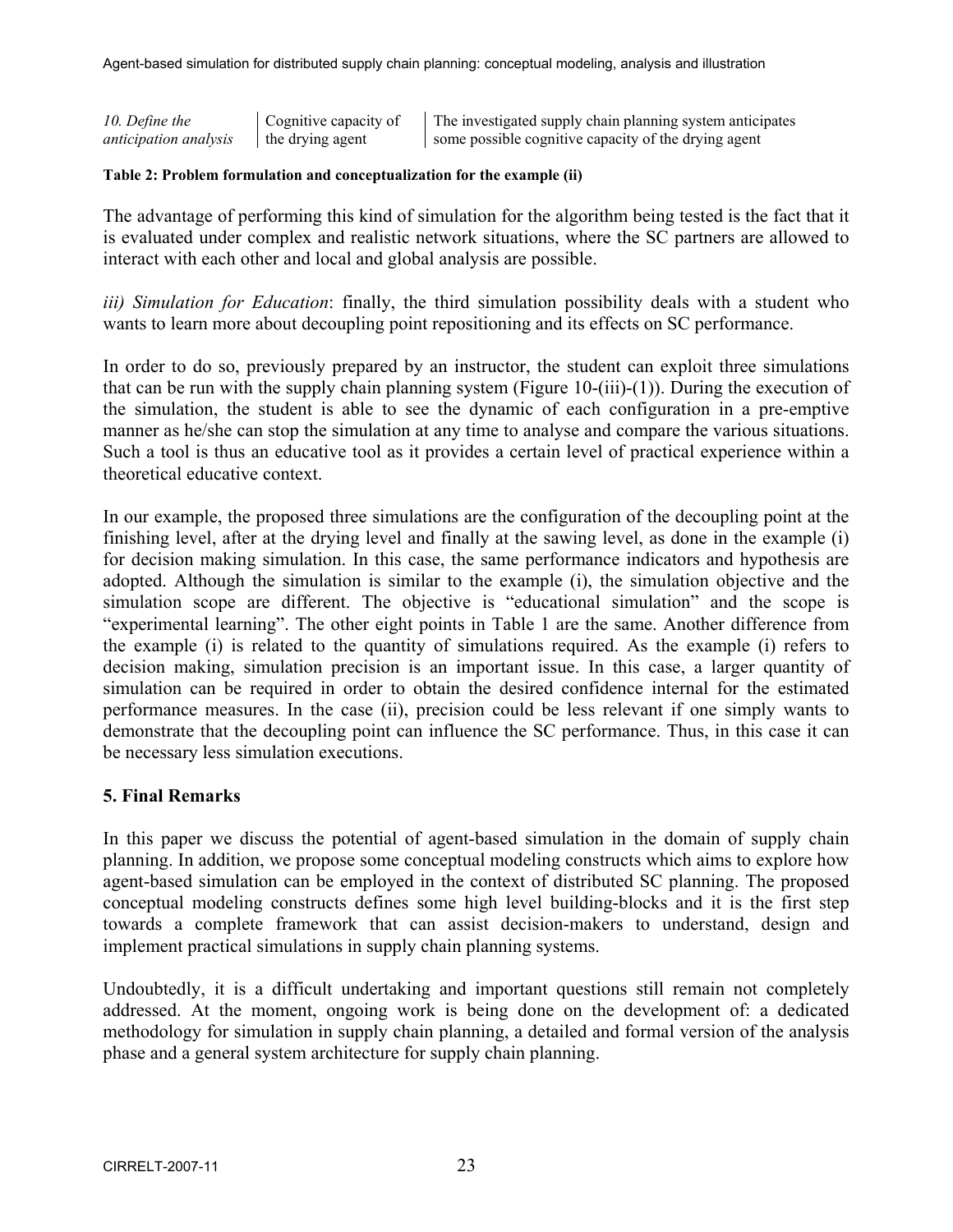The supply chain planning system of the illustrative case is under real advanced tests for validation purposes with an international forest products company for its planning environment and, also, under some initial tests for its simulation environment. Improved versions of these ideas with a first version of a more complete framework are to be published shortly.

# **References**

- [1] Banks, J., Carson, J.S.II and Nelson, B.L. (1996) "Discrete-event simulation", second edition, New Jersey: Prentice Hall, 1996.
- [2] Baumgaertel, H. and John, U. (2003) "Combining agent-based supply net simulation and constraint technology for highly efficient simulation of supply networks using APS systems", Proceedings of the 2003 Winter Simulation Conference, 2003.
- [3] Caridi, M. and Cavalieri, S. (2004) "Multi-agent systems in production planning and control: an overview", Production Planning & Control, Vol. 15, No. 2, March 2004, pp. 106–118.
- [4] Davis T. (1993) 'Effective Supply Chain Management', Sloan Management Review, Summer, 1993: 35-46.
- [5] Fox, M.S., Barbuceanu, M. and Teigen, R. (2000) "Agent-oriented supply-chain management", International Journal of Flexible Manufacturing Systems, 12(2/3), p. 165-188.
- [6] Fox, M.S., Chionglo, J.F. and Barbuceanu, M. (1993) "The Integrated Supply Chain Management System", Internal Report - Department of Industrial Engineering, University of Toronto, Canada, (1993). Available at URL http://www.eil.utoronto.ca/iscm-descr.html.
- [7] Frayret, J.-M., S. D'Amours, Rousseau, A. and Harvey, S. (2005) "Agent-based Supply Chain Planning in the forest products industry", Working Paper DT-2005-JMF-1, CENTOR, Laval University, 2005. Available at URL www.centor.ulaval.ca, last visit on January 2007.
- [8] Hax, A.C. and Meal, H.C. (1975) "Hierarchical integration of production planning and scheduling" in Geisler, M.A. (Ed.), Logistics, Amsterdam: North-Holland, (1975).
- [9] Kleijnen, J.P.C. (2005) "Supply chain simulation tools and techniques: a survey", International Journal of Simulation & Process Modelling, Vol. 1, No. 1-2, 2005.
- [10] Kleijnen, J.P.C. and Persson, F. (2002) "Robust solutions for supply chain management: Simulation and risk analysis of the Ericsson case study", Position Paper HR-178, sponsored by 'Chain networks, Clusters & ICT' ('KLICT/ICES'), November, 2002. Available at URL: http://www.klict.org/docs/PPhr178.pdf.
- [11] Labarthe O, Tranvouez E, Ferrarini A, et al. (2003) "A heterogeneous multi-agent modelling for distributed simulation of supply chains", Lecture Notes in Artificial Intelligence, No. 2744, pp. 134-145.
- [12] Le Moigne, J.L. (1990) "La modélisation de systèmes complexes", Paris: Bordas, 1990.
- [13] Lendermann, P., McGinnis, L.F. (2001) "Distributed simulation with incorporated APS procedures for high-fidelity supply chain optimization", Proceedings of the 33nd conference on Winter simulation, December 09-12, 2001, Arlington, Virginia.
- [14] Montreuil, B.; Frayret, J.-M. and D'Amours, S. (2000) "A Strategic Framework for Networked Manufacturing", Computers in Industry, vol. 42, No. 2-3, pp. 299-317.
- [15] Moyaux, T. (2004) "Design, simulation and analysis of collaborative strategies in multi-agent systems: the case of supply chain management", Ph.D. Thesis, Laval University, November 2004.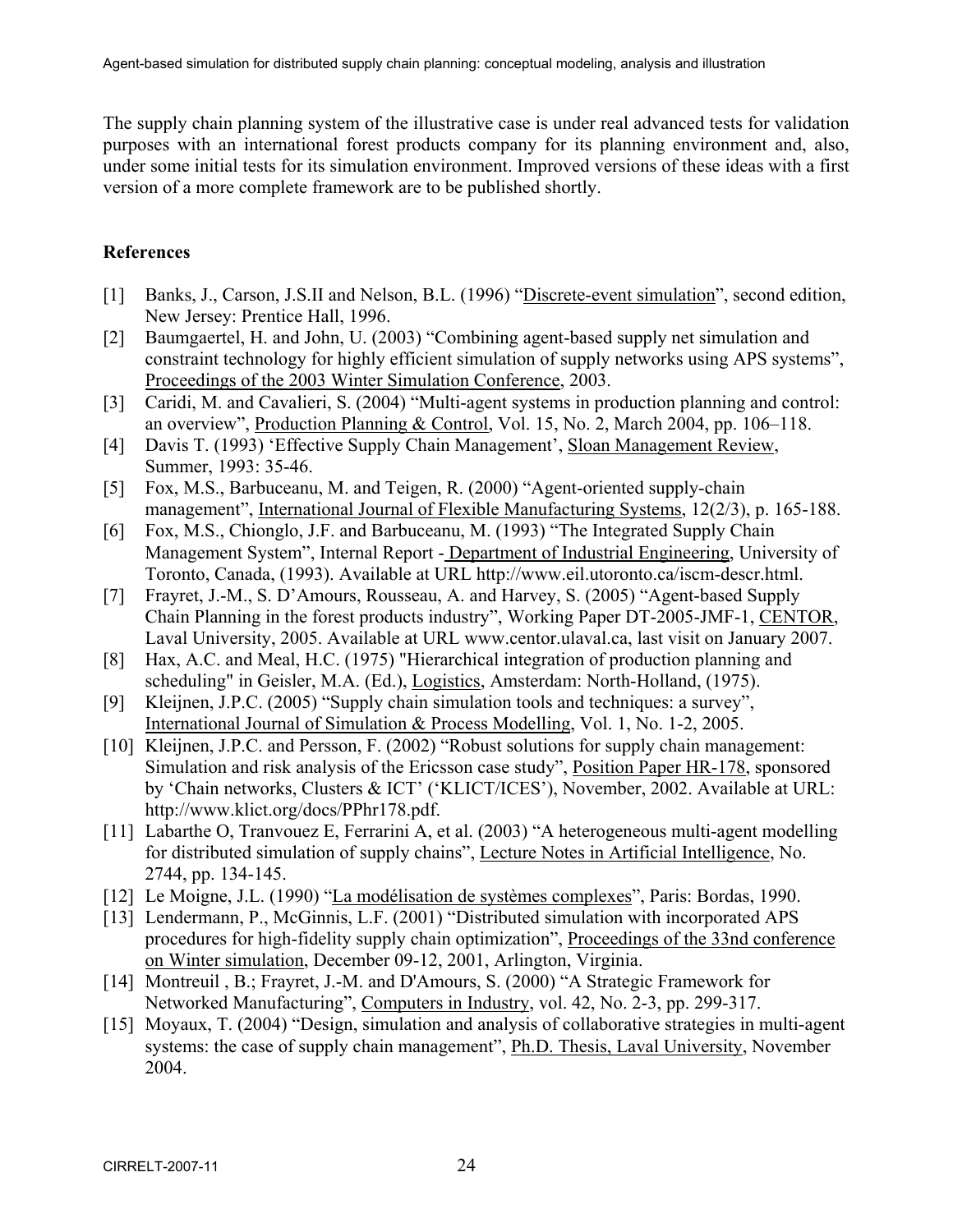- [16] Parunak H.V.D. (1998) "Practical and Industrial Applications of Agent-Based Systems", Environmental Research Institute of Michigan (ERIM), 1998. Available at URL http://www.erim.org/~vparunak/apps98.pdf.
- [17] Santa-Eulalia, L.A., D'Amours, S. and Frayret, J.-M. (2004) "An agent-based distributed simulation platform for production planning strategies evaluation in forest product supply chains", Proceedings of AGENT 2004 Conference on Social Dynamics: Interaction, Reflexivity and Emergence – The University of Chicago, Chicago, October 4-6, 2004.
- [18] Schneeweiss, C.A. (2003) "Distributed Decision Making", Second Edition, Heidelberg: Springer, 2003.
- [19] Stadtler, H. (2005) "Supply chain management and advanced planning basics, overview and challenges", European Journal of Operational Research, Vol. 163, pp.575–588.
- [20] Stadtler, H. and Kilger, C. (2004) "Supply chain management and advanced planning: concepts, models, software and case studies", Third Edition, Berlin: Springer, 2004.
- [21] Stephens, S. (2000), "The Supply Chain Council and the Supply Chain Operations Reference (SCOR) model: Integrating processes, performance measurements, technology and best practice, Logistics Spectrum, Vol. 34, No. 3, pp. 16-18.
- [22] Sterman, J.D. (2000) "Business dynamics: systems thinking and modeling for a complex world", Irwin McGraw-Hill, 2000.
- [23] Strader, T.J., Lin, F.R. et Shaw, M.J. (1998) "Simulation of order fulfillment indivergent assemble supply chains", Journal of artificial Societies and Social Simulation, available at http://www.soc.surrey.ac.uk/ JASSS /1/2/5.html, 1998. 1(2).
- [24] Swaminathan, J.M., Smith, S.F. and Sadeh, N.M. (1998), "Modeling supply chain dynamics: A multiagent approach", Decision Sciences, Vol. 29, No.3, pp. 607-632, (1998).
- [25] Camarinha-Matos, L.M.; Afsarmanesh, H. (2004), "Collaborative networked organizations: a research agenda for emerging business models", Massachusetts, Kluwer Academic, Chapter 6.2. pp. 229-236.
- [26] Wooldridge, M. "Intelligent Agents", In G. Weiss, editor: Multiagent Systems, The MIT Press, April 1999.
- [27] Law, A.M.; Kelton. W.D. (1991), 'Simulation Modeling and Analysis', New York: McGraw-Hill, 1991.
- [28] Zysman, J. "Creating value in a digital era: exploring the experimental economy", Preface to: How Revolutionary was the Revolution? National Responses, Market Transitions, and Global Technology in the Digital Era: A BRIE/ETLA/Helsinki Project, John Zysman and Abraham Newman, Editors, Forthcoming, Stanford University Press. February, 2005.
- [29] Foray, D. "Moving toward an 'experimental economy'": Seminar: comments on the TEARI project, Brussels, October 8th, 2004. Available at URL: cemi.epfl.ch/webdav/site/cemi/ shared/conference-talks/experimental-economy-08oct05-Foray.pdf, last visit on January 2007.
- [30] Petrovic, D. (2001) 'Simulation of supply chain behaviour and performance in an uncertain environment', International Journal of Production Economics, No. 71, pp.429-438, 2001.
- [31] Gaudreault J., Frayret Jean-Marc, Rousseau A., D'Amours Sophie (2006), "Integrated planning and scheduling in a divergent production system with co production: a real-time perspective", Centre CENTOR, Université Laval, Working Paper DT-2006-JMF-1, 2006. Available at URL: www.centor.ulaval.ca, last visit on January 2007.